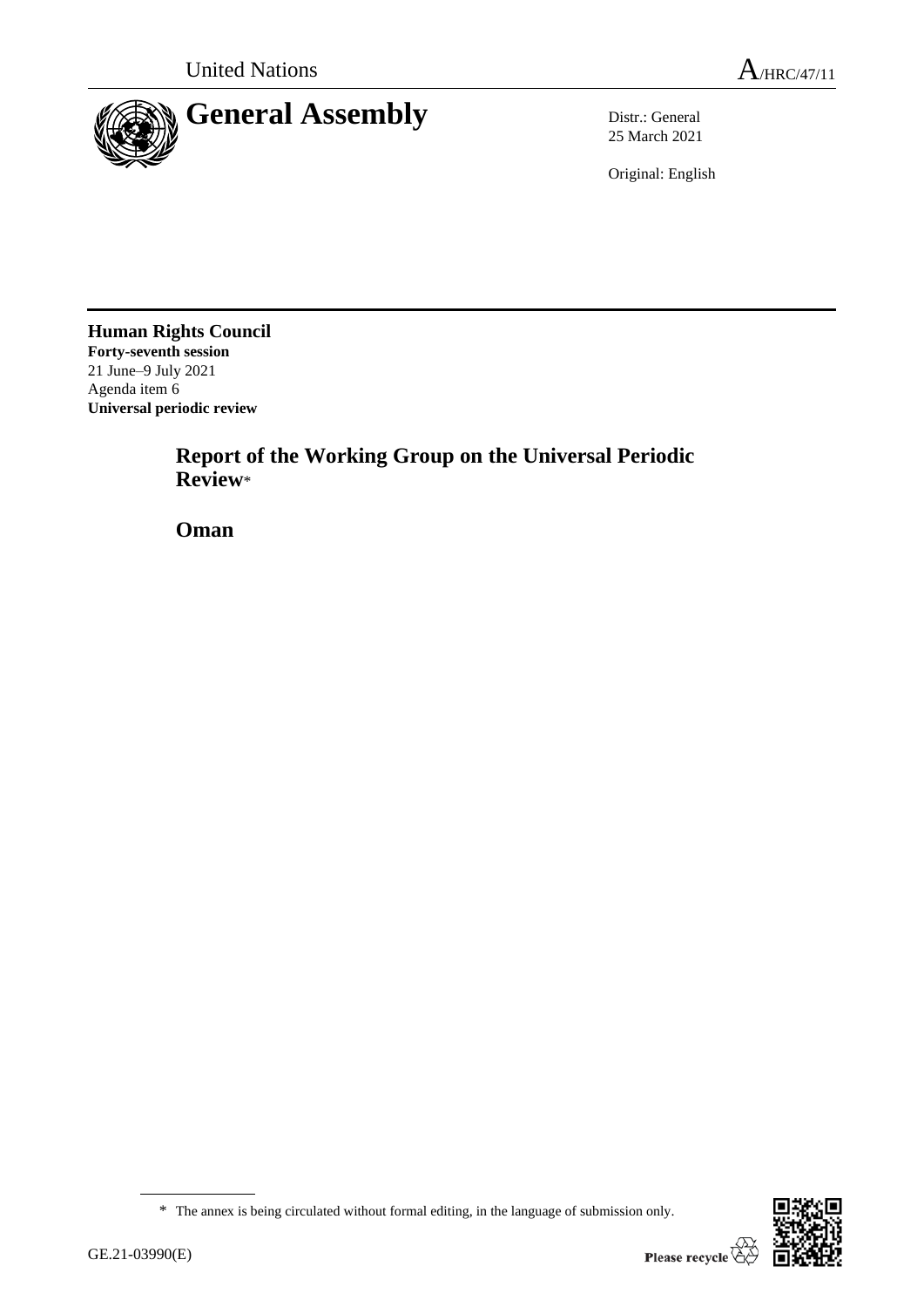# **Introduction**

1. The Working Group on the Universal Periodic Review, established in accordance with Human Rights Council resolution 5/1, held its thirty-seventh session from 18 January to 8 February 2021. The review of Oman was held at the 8th meeting, on 21 January 2021. The delegation of Oman was headed by the Minister of Justice and Legal Affairs, Abdullah bin Mohamed bin Said al-Saidi. At its 14th meeting, held on 26 January 2021, the Working Group adopted the report on Oman.

2. On 12 January 2021, the Human Rights Council selected the following group of rapporteurs (troika) to facilitate the review of Oman: Malawi, Ukraine and Uzbekistan.

3. In accordance with paragraph 15 of the annex to Human Rights Council resolution 5/1 and paragraph 5 of the annex to Council resolution 16/21, the following documents were issued for the review of Oman:

A national report submitted/written presentation made in accordance with paragraph 15 (a);<sup>1</sup>

(b) A compilation prepared by the Office of the United Nations High Commissioner for Human Rights (OHCHR) in accordance with paragraph 15 (b);<sup>2</sup>

(c) A summary prepared by OHCHR in accordance with paragraph 15 (c).<sup>3</sup>

4. A list of questions prepared in advance by Belgium, Canada, Fiji, Germany, Liechtenstein, Panama, Switzerland and the United Kingdom of Great Britain and Northern Ireland was transmitted to Oman through the troika. These questions are available on the website of the universal periodic review.

# **I. Summary of the proceedings of the review process**

#### **A. Presentation by the State under review**

5. The head of delegation said that he was pleased to share with Working Group the progress achieved by Oman in the field of human rights since the second cycle of the universal periodic review, in 2015. He reaffirmed the firm support of Oman for the review mechanism, highlighting that he and the delegation had chosen to be present physically and not only virtually – despite the current challenging global conditions resulting from the outbreak of the coronavirus disease (COVID-19) pandemic – as the review represented an opportunity to share the State's efforts in the promotion and protection of human rights.

6. Oman, since its initiation of the process of preparing its first report, had paid the utmost care to the universal periodic review, as it provided an opportunity to review, evaluate and develop national laws and measures on human rights, in order to align them with international standards. The Council of Ministers had established a ministerial committee, composed of all the relevant ministries and government institutions, tasked with preparing the report and examining and implementing recommendations from the previous review cycles.

7. According to that methodology, the Council of Ministers had decided to create a legal committee to follow up on the recommendations that Oman had accepted from the second review cycle. Of the 233 recommendations from the second review cycle, Oman had accepted 169 fully or partially and had noted 28, while 36 did not receive the required unanimous support. On implementation, the legal committee had held a series of meetings, workshops and forums with civil society institutions and government agencies to discuss their proposals for the best ways to follow up on the results of the second review, and the process for preparing the third report in a collective manner in form and content.

<sup>1</sup> A/HRC/WG.6/37/OMN/1.

<sup>2</sup> A/HRC/WG.6/37/OMN/2.

<sup>3</sup> A/HRC/WG.6/37/OMN/3.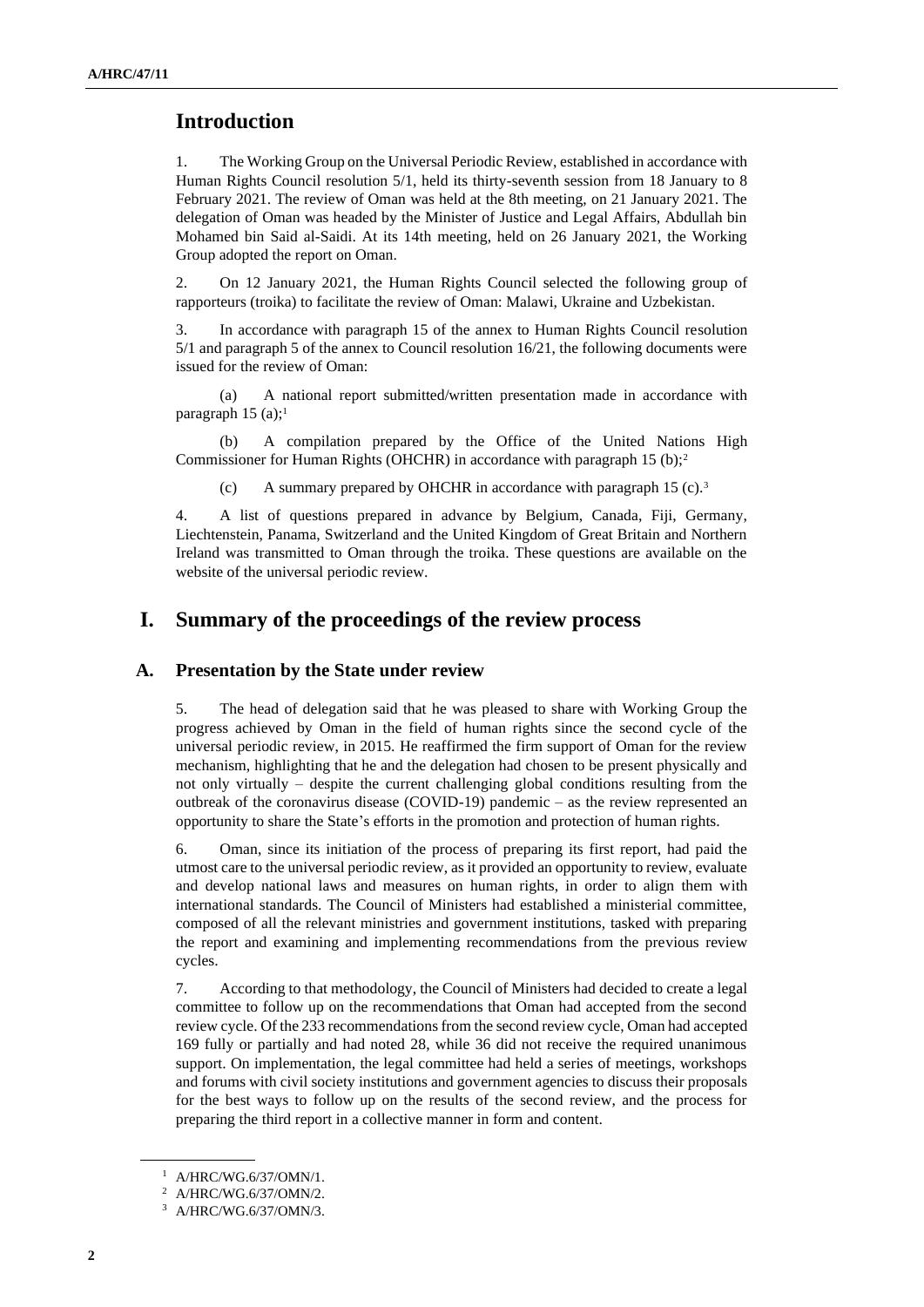8. Oman had faced a terrible tragedy on 10 January 2020, when the Sultan, Qaboos bin Said, had passed away. He had been the founding father of modern Oman, and had played an important role in establishing the foundations of peace, security, justice and cooperation between different countries and peoples.

9. On 11 January 2021, the new Basic Law of State (Constitution) had been adopted. The Law envisaged secure and effective protection for human rights and respect for international and regional treaties, and recognized that the rules of international law were among the guiding principles of State policy in that area. It guaranteed the rights and freedoms of individuals within a framework of the rule of law and emphasized justice, equality and fairness as fundamental principles, and the principle of shura. It reaffirmed the principles of the independence of the judiciary and the rule of law as a basis for governance, and the role of the State in ensuring that citizens and residents enjoyed rights and freedoms – in particular the rights to equality, education, life and dignity, security and privacy – and provided that prisons were institutions for reform and rehabilitation that were subject to judicial supervision, prohibiting any infringement of the rights to dignity and health.

10. In the new Basic Law of State, a chapter was devoted to the Council of Oman, covering its legislative and oversight powers and reaffirming its role and contribution to the comprehensive development of the nation.

Another chapter was devoted to the judiciary, setting out the guarantees that judges enjoyed while exercising their work in complete independence and without interference from any other party; specifying that such interference was considered to be a crime punishable by law; and confirming the role of lawyers in achieving justice and the rule of law and ensuring the right of defence, with lawyers having all the necessary guarantees for the exercise of that right before the courts.

12. Oman had made sincere efforts in implementing the recommendations that it had accepted, in order to enhance human rights. Among those achievements was its accession to three core human rights treaties – the International Covenant on Economic, Social and Cultural Rights, the Convention against Torture and Other Cruel, Inhuman or Degrading Treatment or Punishment and the International Convention for the Protection of All Persons from Enforced Disappearance – and the withdrawal of its reservation to article 15 (4) of the Convention on the Elimination of All Forms of Discrimination against Women. Oman had also made efforts to implement the observations and recommendations of the treaty bodies, and had submitted its reports for the period 2016–2020 to the Committee on the Rights of the Child, the Committee on the Elimination of Racial Discrimination, the Committee on the Elimination of Discrimination against Women and the Committee on the Rights of Persons with Disabilities.

13. Oman had put in place adequate legislation and established institutions to protect human rights, with a large amount of national legislation in the area having been passed and institutions available that guaranteed the enjoyment of human rights by Omani citizens and residents, in compliance with international conventions and with the Basic Law of State.

14. Oman considered that enhancing the human rights capacity and conducting training and awareness was the most appropriate way to promote human rights. For that reason, the national human rights commission worked to promote and safeguard human rights by taking preventive measures, seeking to entrench human rights in the various segments of society, receiving individual complaints from citizens and non-citizens and taking the necessary measures to provide remedies in coordination with the authorities concerned.

15. The Oman Commission for International Humanitarian Law had been established with the aim of providing education on and raising awareness of international humanitarian law, in order to strengthen cooperation and ensure the implementation of its provisions.

16. Oman was committed to continuing to provide humanitarian and development aid to developing countries. Indeed, the head of the delegation chaired the board of directors of Oman charitable associations, which provided urgent relief in the event of natural disasters, earthquakes and famine in various parts of the world.

17. In terms of challenges and priorities, the implementation of national strategies had been hindered by the sharp decline in oil prices, the absence of effective and transparent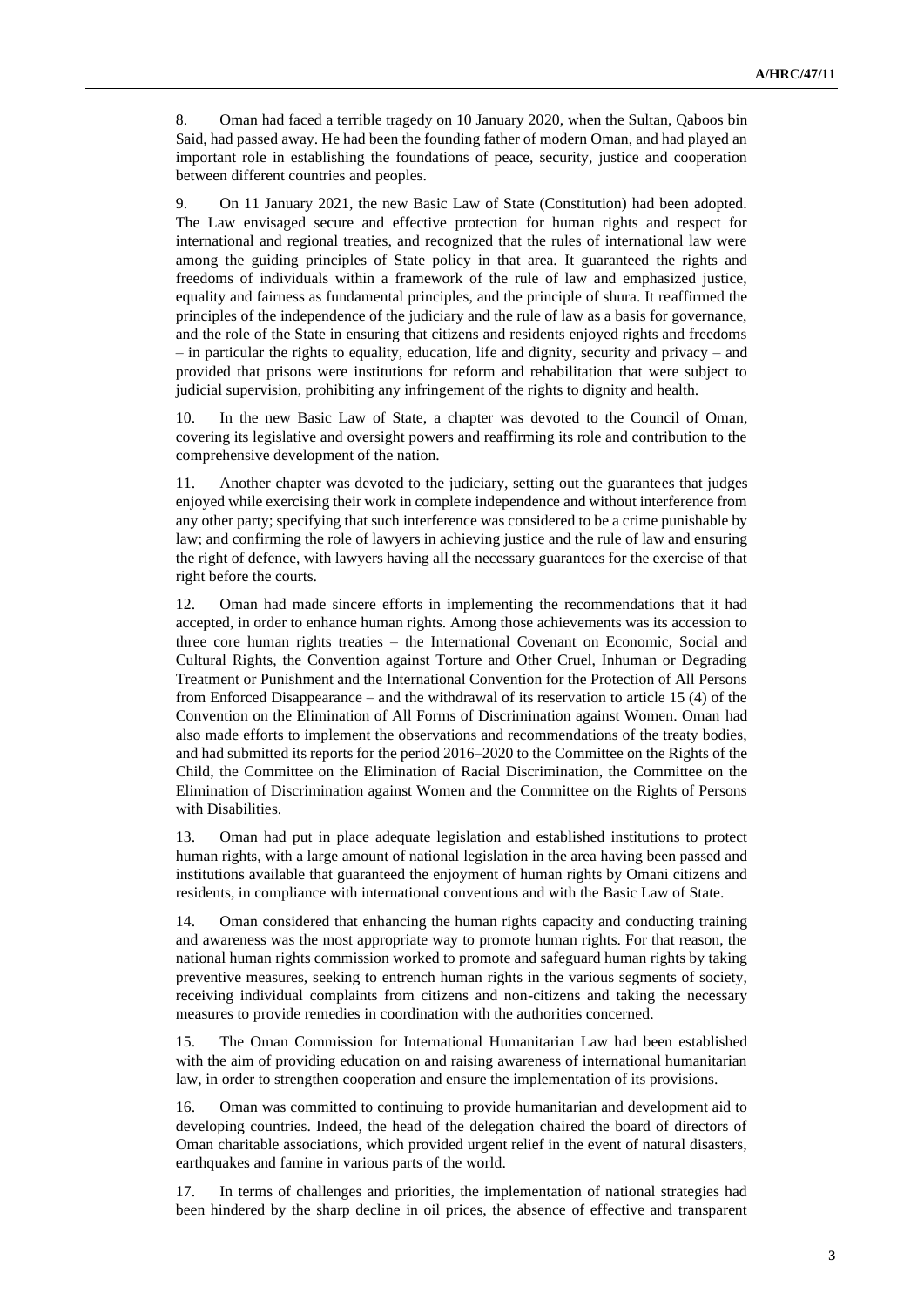cooperation mechanisms with some labour-sending countries in working to achieve effective human rights practices, and the outbreak of the pandemic and its negative impact on the economy and health.

#### **B. Interactive dialogue and responses by the State under review**

18. During the interactive dialogue, 99 delegations made statements. Recommendations made during the dialogue are to be found in section II of the present report.

19. Kazakhstan highlighted the withdrawal of reservations to the Convention on the Elimination of All Forms of Discrimination against Women, which accorded men and women the same rights with respect to movement of persons.

20. Kenya applauded the accession by Oman to three core human rights treaties.

21. Kuwait commended Oman for its progress in the protection and promotion of human rights, including its accession to a number of international human rights instruments.

22. Kyrgyzstan commended Oman for its development of a number of national strategies, establishment of specialized agencies and achievements in the health sector.

23. Latvia thanked the delegation of Oman for the presentation of its national report.

24. Lebanon commended Oman for its accession to three core human rights treaties.

25. Libya commended Oman for its progress in various areas, including prosperity, human development and living standards.

26. Luxembourg thanked the delegation of Oman for the presentation of its national report.

27. Malaysia welcomed the achievement of gender parity in the education sector and the efforts made to ensure inclusive education for all.

28. Maldives welcomed the accession by Oman to three core human rights treaties, and the progress made in establishing a complaints mechanism accessible to women victims of discrimination or violence.

29. Malta congratulated Oman on its accession to the Convention against Torture.

30. Mauritania commended Oman for its commitment to international human rights instruments and fundamental freedoms, and welcomed measures addressing COVID-19.

31. Mauritius commended Oman for the Oman Vision 2040, which was in accordance with the 2030 Agenda for Sustainable Development, and congratulated Oman for its efforts in combating terrorism.

32. Mexico thanked Oman for the presentation of its national report.

33. Montenegro acknowledged the extensive efforts made on legislation, encouraged Oman to withdraw its reservation to article 14 of the Convention on the Rights of the Child and urged it to ratify the International Covenant on Civil and Political Rights and the Second Optional Protocol to the International Covenant on Civil and Political Rights, aiming at the abolition of the death penalty.

34. Myanmar commended Oman for its creation of a legal committee to monitor the implementation of recommendations from the universal periodic review, its accession to three core treaties and its withdrawal of reservations to the Convention on the Elimination of All Forms of Discrimination against Women and the Convention on the Rights of the Child.

35. Nepal noted the development of various pieces of legislation and urged Oman to continue to improve conditions for migrant workers and to pursue initiatives to integrate the Sustainable Development Goals into its national plans and strategies.

36. The Netherlands welcomed the promotion by Oman of peaceful coexistence through its foreign policy, its accession to the International Covenant on Economic, Social and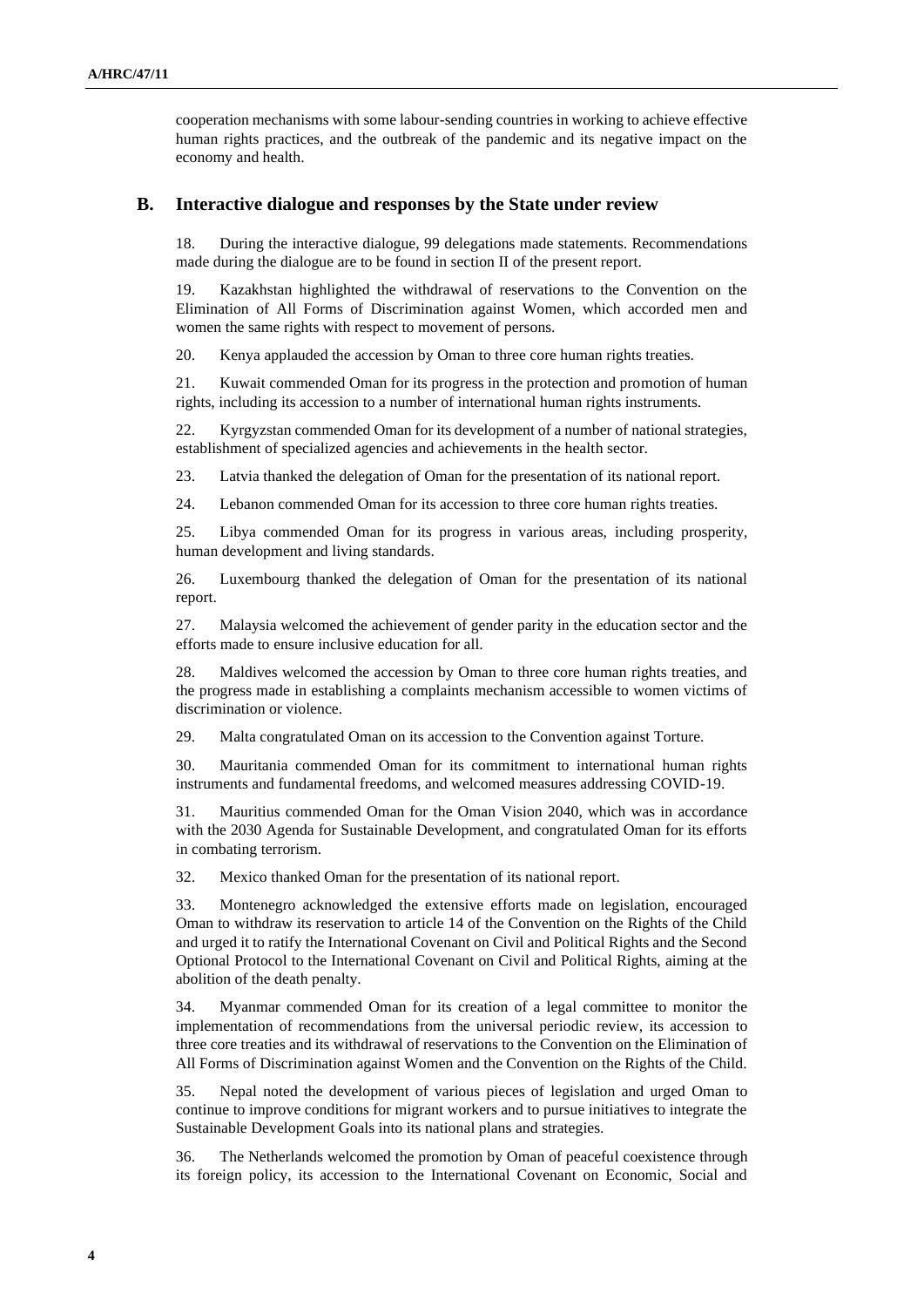Cultural Rights and its withdrawal of reservations to the Convention on the Elimination of All Forms of Discrimination against Women.

37. Nicaragua thanked the delegation for its presentation and acknowledged the progress made.

38. Nigeria commended Oman for its efforts in combating trafficking in persons, extremism and discrimination, and in strengthening legal and institutional frameworks for the promotion and protection of human rights.

39. Pakistan commended Oman for the legislative and administrative steps taken, noting its accession to three core human rights treaties, its social protection and its adoption of the national health strategy 2050.

40. Panama highlighted the adoption of the Children's Code and the climate action plan and the improvements made in health and education.

41. The Philippines noted initiatives to combat trafficking in persons and expressed appreciation for efforts made towards the political and economic empowerment of women and progress achieved in improving the treatment of migrant workers.

42. Portugal saluted Oman for its recent accession to the International Covenant on Economic, Social and Cultural Rights.

43. Qatar welcomed the accession by Oman to three core international human rights conventions and the development of the Oman Vision 2040.

44. The Republic of Korea commended Oman for its accession to international human rights instruments, and for the withdrawal of its reservations to the Convention on the Elimination of All Forms of Discrimination against Women and the Convention on the Rights of the Child.

45. Romania commended Oman for its accession to international human rights treaties, but expressed concern about its reservations to the Convention on the Elimination of All Forms of Discrimination against Women regarding divorce, child custody, gender-based violence and marital rape.

46. The Russian Federation expressed appreciation for the accession by Oman to three core international human rights conventions.

47. Saudi Arabia commended Oman for its human rights achievements at the legislative and institutional levels.

48. Senegal welcomed the adoption of legal instruments at the normative and institutional levels to promote and protect human rights, particularly on the empowerment of women, and the implementation of accepted recommendations from the universal periodic review.

49. Serbia commended Oman for the measures taken aimed at strengthening the capacity of the Oman Human Rights Commission, and for its efforts to implement the recommendations from the previous review cycles.

50. Singapore commended Oman for the advances achieved on women's rights, and for its efforts to empower and involve women in the public and private sectors and to develop national strategies to safeguard children's rights.

51. Slovenia commended Oman for having established national institutions such as the Oman Human Rights Commission and committees to combat trafficking in persons and on family affairs. It expressed concern about domestic, sexual and gender-based violence against women, and discriminatory provisions in legislation.

52. Somalia noted the outstanding achievements of the education system, and the commitment of Oman to providing universal health coverage for its citizens.

53. Spain welcomed Oman and commended it for its accession to international conventions on human rights and for certain improvements for foreign workers.

54. Sri Lanka expressed appreciation for the accession by Oman to three core human rights treaties and its withdrawal of reservations to the Convention on the Elimination of All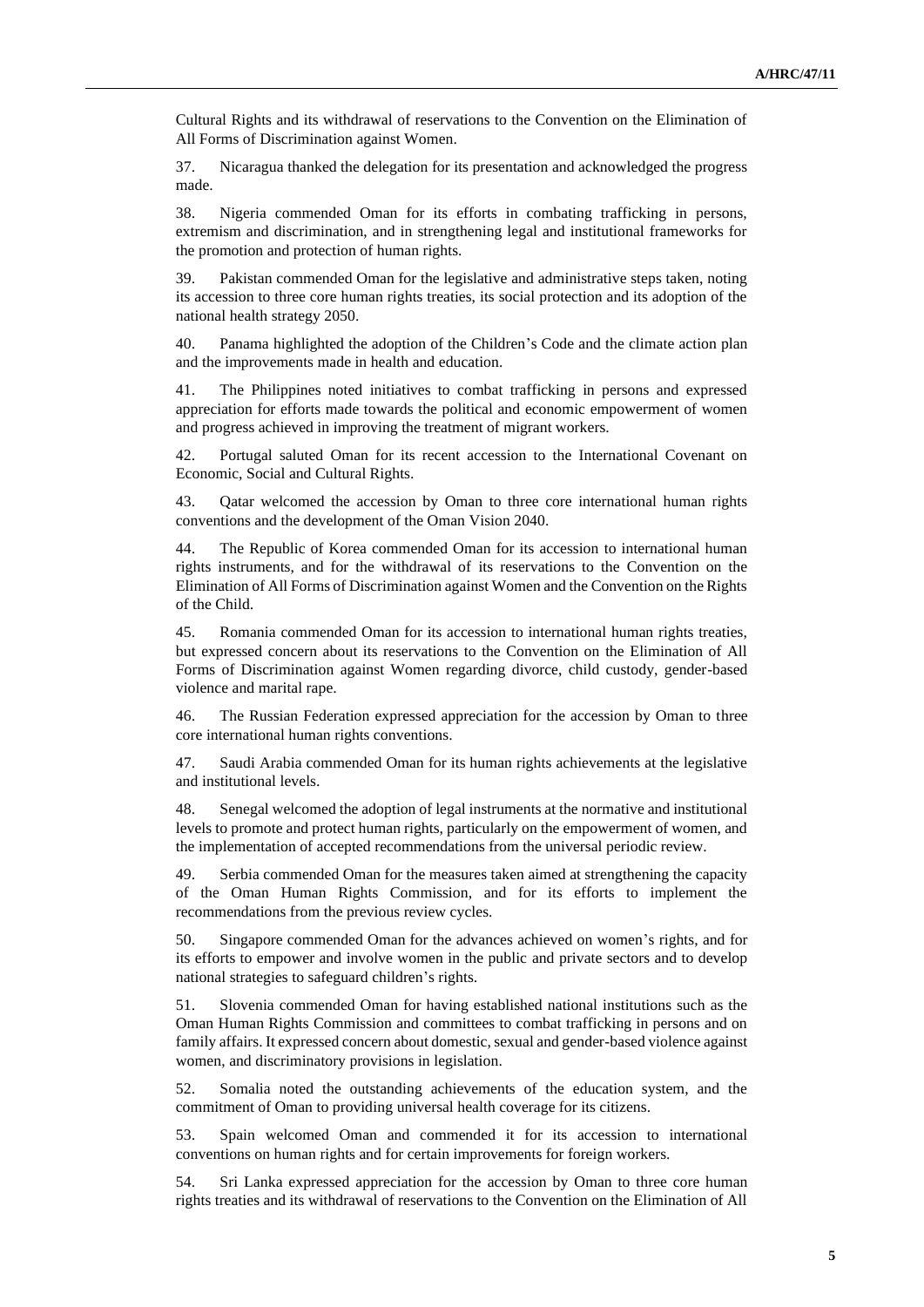Forms of Discrimination against Women and the Convention on the Rights of the Child. It commended Oman for the measures taken to combat trafficking in persons and the high global standards achieved in human development.

55. The State of Palestine commended Oman for its accession to core international human rights instruments, and for having eliminated trafficking in persons by adopting various legal measures.

56. The Sudan commended Oman for its accession to three core international human rights instruments, which demonstrated its commitment to promoting and protecting human rights.

57. Switzerland welcomed the delegation and wished it a constructive review.

58. The Syrian Arab Republic welcomed the development of normative, constitutional and institutional frameworks aimed at promoting and protecting human rights.

59. The delegation of Oman stated that the principle of non-discrimination within the educational system was guaranteed and protected by legislation. Legislation also provided for free and compulsory education for all children until the completion of their basic education and for preschool education, and guaranteed equal gender opportunities with no discrimination whatsoever at all stages of education.

60. Oman was working on a new labour law and a regulation on domestic workers. The labour law would, among other measures, expand the protection framework for all and prohibit the retention by employers of workers' official documents. The new law would also strengthen the system of social dialogue, provide for the resolution of labour disputes and develop contracting mechanisms in accordance with international labour standards. The regulation on domestic workers would play a positive role in promoting and organizing work in the sector, regulating working hours, vacations and other entitlements.

61. In order to strengthen the social protection system, Oman was working on a project to make health insurance mandatory for all workers without exception. The Royal Oman Police had issued a decision amending certain provisions of the implementing regulations of the Foreigners' Residency Act, enabling workers to transfer without prior permission to another employer upon expiry or termination of their work contract. Oman was committed to studying and applying international labour standards in accordance with national requirements.

62. Thailand commended Oman for its accession to three important international human rights treaties, and for its initiatives to promote the role of women, which had resulted in their appointment to high-ranking positions.

63. Timor-Leste expressed appreciation for the efforts made in the area of human rights, the adoption of the Children's Code and the initiatives launched in support of rural women.

64. Tunisia welcomed the accession by Oman to human rights instruments, the set of laws and decrees on combating money-laundering and financing of terrorism, and the national strategies on health, education, the advancement of women and children, social work and the climate.

65. Turkey commended Oman for the steps taken to increase the political representation of women, improve expatriate workers' rights and support citizens who had lost their job.

66. Turkmenistan expressed appreciation for the establishment of new human rights institutions and welcomed the strengthened cooperation of national institutions with international human rights mechanisms and institutions.

67. Uganda commended Oman for its high regional and international ranking on various development indices and for the creation of the Oman Human Rights Commission, and urged it to implement its voluntary pledges.

68. Ukraine commended Oman for its accession to three human rights treaties, noted progress in combating trafficking in persons and urged protection of the rights of women, persons with disabilities and refugees.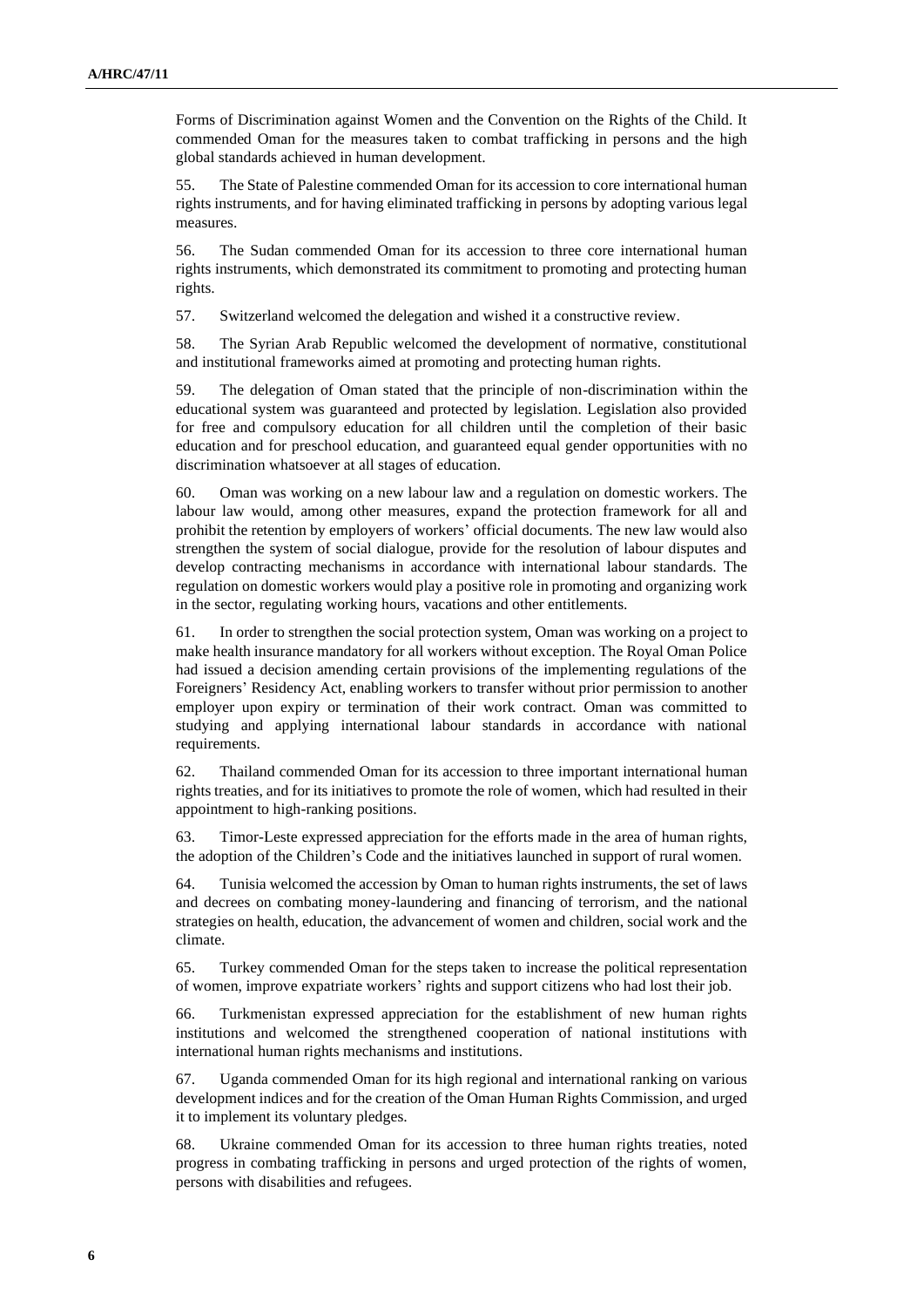69. The United Arab Emirates applauded the national strategy aimed at empowering women and enhancing their participation in the sustainable development process.

70. The United Kingdom recognized the efforts made to combat trafficking in persons, but stated that it remained concerned about amendments to the Penal Code limiting freedom of expression.

71. The United States of America commended Oman for its progress regarding expatriate workers' rights, and encouraged it to introduce reforms regarding trafficking in persons and women's rights and to repeal laws used to punish blasphemy.

72. Uruguay commended Oman for its accession to the International Covenant on Economic, Social and Cultural Rights and other human rights treaties.

73. Uzbekistan welcomed measures taken by Oman to provide free COVID-19 testing and treatment for all, and its accession to three core human rights treaties and continued engagement with United Nations human rights mechanisms.

74. The Bolivarian Republic of Venezuela commended Oman for its accession to three core human rights treaties, its provision of social security for low-income families and its progress in health and women's rights and gender equality.

75. Viet Nam welcomed progress made with legislative development and initiatives to promote and protect human rights.

76. Yemen welcomed the comprehensive national report, which detailed the progress that Oman had made towards the promotion and protection of human rights.

77. Afghanistan recognized progress in promoting children's rights, and expressed concern over the absence of legislation on asylum seekers and refugees.

78. Algeria expressed appreciation for the efforts of Oman in preparing its third universal periodic review report, and its accession to several core human rights treaties in 2020.

79. Argentina presented recommendations.

80. Armenia noted the accession of Oman to human rights treaties and the harmonization of national legislation with them, and acknowledged measures taken to promote women's rights and inclusion.

81. Australia welcomed reforms regarding workforce participation by women, and expressed concern about the harassment and detention of journalists and government critics and the mistreatment of detainees.

82. Bahrain commended Oman for the adoption of policies to promote and protect human rights, which were reflected in the development of national legislation.

83. Bangladesh expressed appreciation for efforts made to empower women and improve migrant workers' rights, including cooperation with countries of origin to raise awareness.

84. Belgium acknowledged progress in implementing recommendations from the universal periodic review, but asserted that more efforts should be made regarding the rights of women.

85. Bosnia and Herzegovina expressed appreciation for the efforts made by Oman to bring domestic law into line with the international treaties that it had ratified, and welcomed the smooth transition of power and the achievements in combating trafficking in persons, discrimination and violence.

86. Brazil encouraged Oman to adopt an official moratorium on the death penalty, implement comprehensive anti-discrimination measures and ensure equality for all religious groups.

87. Brunei Darussalam welcomed efforts that Oman had made regarding the importance of education in laws, regulations and ministerial decrees, becoming a global centre for higher education.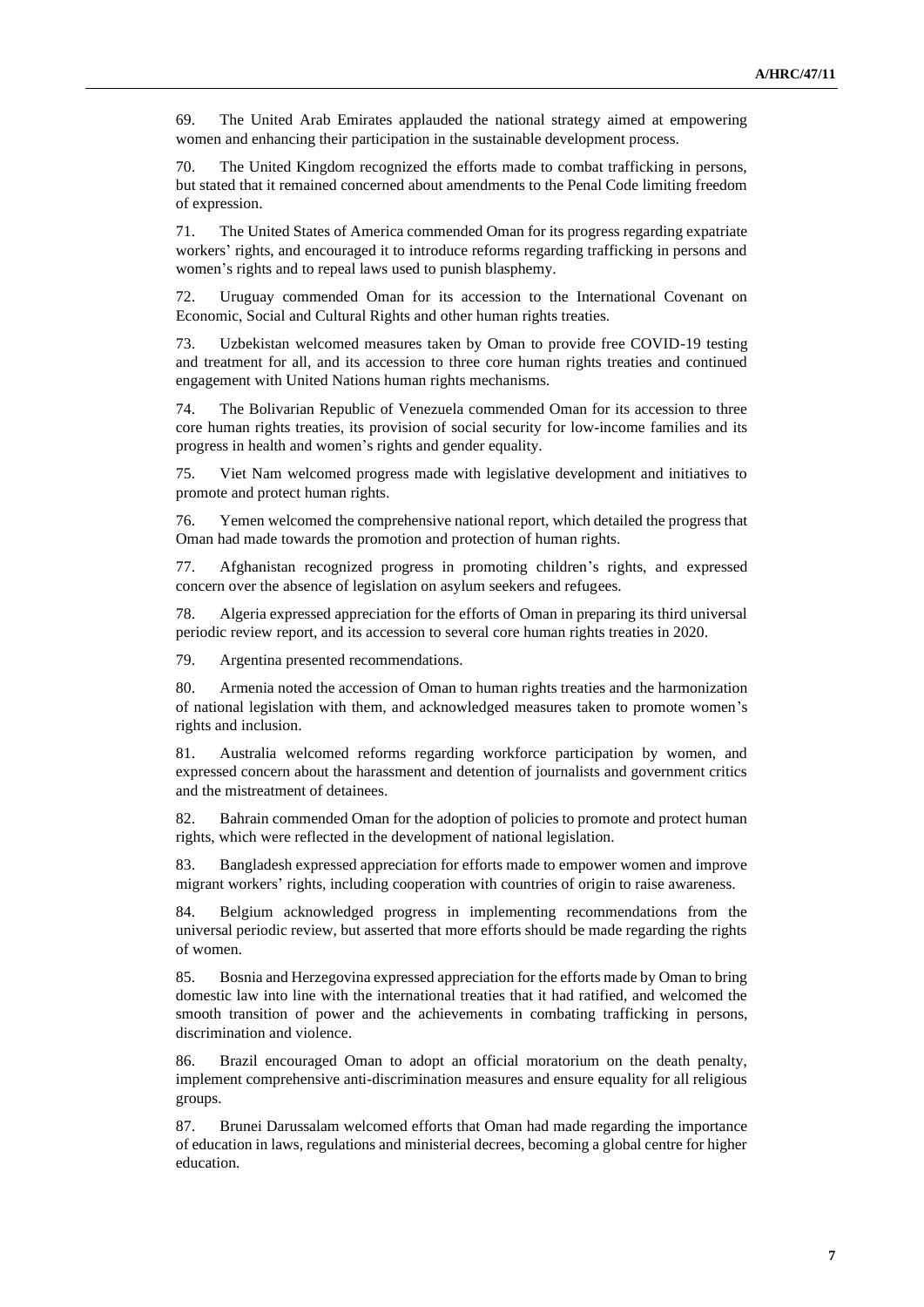88. Bulgaria recognized that some challenges remained in the promotion and protection of the rights of persons belonging to specific groups, and urged Oman to harmonize the new national legislation with the Convention on the Rights of Persons with Disabilities.

89. Burkina Faso welcomed the criminalization of harmful traditional practices against children, such as female genital mutilation, and encouraged Oman to continue awarenessraising campaigns against violence against girls and women.

90. Burundi welcomed plans and programmes such as the Oman Vision 2040 and those related to the right to education, and measures to eliminate female genital mutilation and to improve the rights of persons with disabilities.

91. Canada welcomed efforts to reform the labour law, but expressed concerned at amendments made in 2018 to the Penal Code, urging Oman to review its legislation to protect freedom of association and assembly.

92. Chile welcomed the accession of Oman to two core international human rights instruments, the Convention against Torture and the International Convention for the Protection of All Persons from Enforced Disappearance.

93. China welcomed the national health strategy 2050, which responded to the COVID-19 pandemic, the efforts made to combat trafficking in persons, and measures taken on education and on the rights of vulnerable groups.

94. Cuba welcomed the enactment of various laws and other legal provisions, in various areas with a direct impact on the protection of human rights.

95. Cyprus noted progress in strengthening the human rights institutional framework, the accession of Oman to the International Covenant on Economic, Social and Cultural Rights and reforms to the labour law regarding migrant workers.

96. Czechia expressed appreciation for the accession of Oman to three core human rights treaties, and welcomed the active protection of freedom of religion.

97. The Democratic People's Republic of Korea commended Oman for having strengthened the sociopolitical and judicial system to ensure human rights, despite economic and social challenges.

98. Denmark commended Oman for the withdrawal of its reservation to the Convention on the Elimination of All Forms of Discrimination against Women, while expressing concern at the prevalence of sexual and gender-based violence against women.

99. Djibouti welcomed the implementation by Oman of accepted recommendations and its accession to three core human rights treaties.

100. Egypt welcomed the accession by Oman to three major international human rights instruments and the withdrawal of reservations, and expressed appreciation for efforts made by some institutional bodies.

101. Eritrea welcomed developments related to gender equality, the rights of child and social services, and efforts to combat trafficking in persons and discrimination, legislative and institutional measures, and the withdrawal of reservations to treaties.

102. The delegation of Oman shared that the Ministry of Social Development had approved the Social Action Strategy (2016–2025) based on a human rights approach. The focus of the strategy included the rights of vulnerable groups such as women, children and persons with disabilities. The strategy included a number of programmes and projects and incorporated a gender perspective.

103. Observations and recommendations from previous reviews had been taken into consideration, particularly those related to the need to amend legislation governing the press and the media in accordance with international standards, and had been delivered in accordance with the provisions of the Basic Law of State that guaranteed freedom of opinion and expression through speech, writing and other means.

104. Freedom of the press, printing and publication was guaranteed in accordance with the law, which prohibited only expression that could lead to disorder, offend human dignity and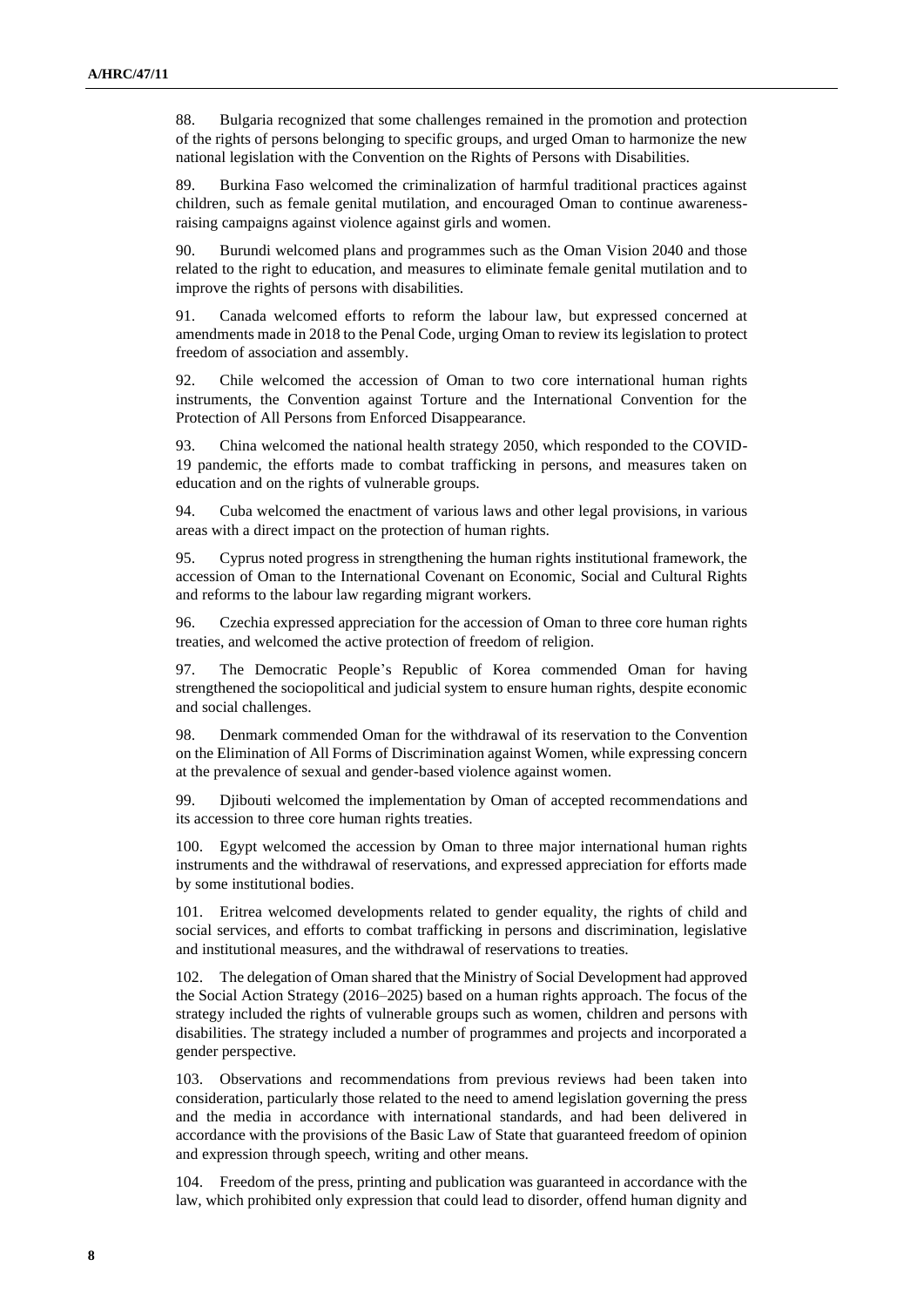rights of others and/or threaten State security. The Press and Publications Law currently in force guaranteed the right to appeal to the Administrative Court against decisions of the Minister of Information to prohibit certain publications.

105. Estonia welcomed the accession of Oman to the Convention against Torture and encouraged it to ratify the International Covenant on Civil and Political Rights. It expressed appreciation for the withdrawal of reservations to the Convention on the Elimination of All Forms of Discrimination against Women, and for the clarification of provisions of the Children's Code.

106. Ethiopia noted the accession of Oman to the International Covenant on Economic, Social and Cultural Rights and the Convention against Torture, and the adoption of development strategies. It welcomed the submission by Oman of reports to treaty bodies and the establishment of a national monitoring committee.

107. Fiji congratulated Oman for its accession to the Convention against Torture, and for the voluntary pledges made during the third universal periodic review.

108. Finland welcomed the engagement of Oman in the universal periodic review process and made recommendations.

109. France thanked the delegation for its report and called for full respect of human rights.

110. Georgia welcomed the efforts made by Oman to bring its domestic legislation into line with ratified international treaties, and the positive steps taken towards women's empowerment through its national strategies.

111. Germany stated that it remained concerned about restrictions on the freedom of the press and freedom of opinion, assembly and association in Oman.

112. Ghana welcomed the recent accession of Oman to the Convention against Torture and wondered what action was planned to implement the Convention.

113. Greece encouraged Oman to ratify other international human rights instruments, and urged it to withdraw its reservations to the Convention on the Elimination of All Forms of Discrimination against Women and to promote equality between women and men.

114. Honduras hailed in particular the accession of Oman to the Convention against Torture.

115. Iceland welcomed the national report and the steps outlined therein, and expressed hope for their continued implementation.

116. India welcomed the accession of Oman to the International Covenant on Economic, Social and Cultural Rights, and legislative measures to protect workers' rights.

117. Indonesia commended Oman for its accession to the International Covenant on Economic, Social and Cultural Rights and the Convention against Torture.

118. The Islamic Republic of Iran commended Oman for its ongoing efforts to promote and protect the rights of children, and for having issued, by royal decree, the implementing regulations of the Children's Code.

119. Iraq welcomed the institutional framework for human rights and the accession of Oman to three core international conventions.

120. Ireland welcomed the progress made in combating trafficking in persons and the criminalization of female genital mutilation, and expressed concern about limits on freedom of expression under the Penal Code of 2018.

121. Japan commended Oman for its efforts to empower women through the Social Action Strategy and to promote children's rights through the National Strategy for Children (2016– 2025).

122. Jordan expressed appreciation for efforts made to adopt a plan of action to incorporate human rights into policies, which took into account national specificities and current challenges.

123. Italy commended Oman for its accession to three core international treaties.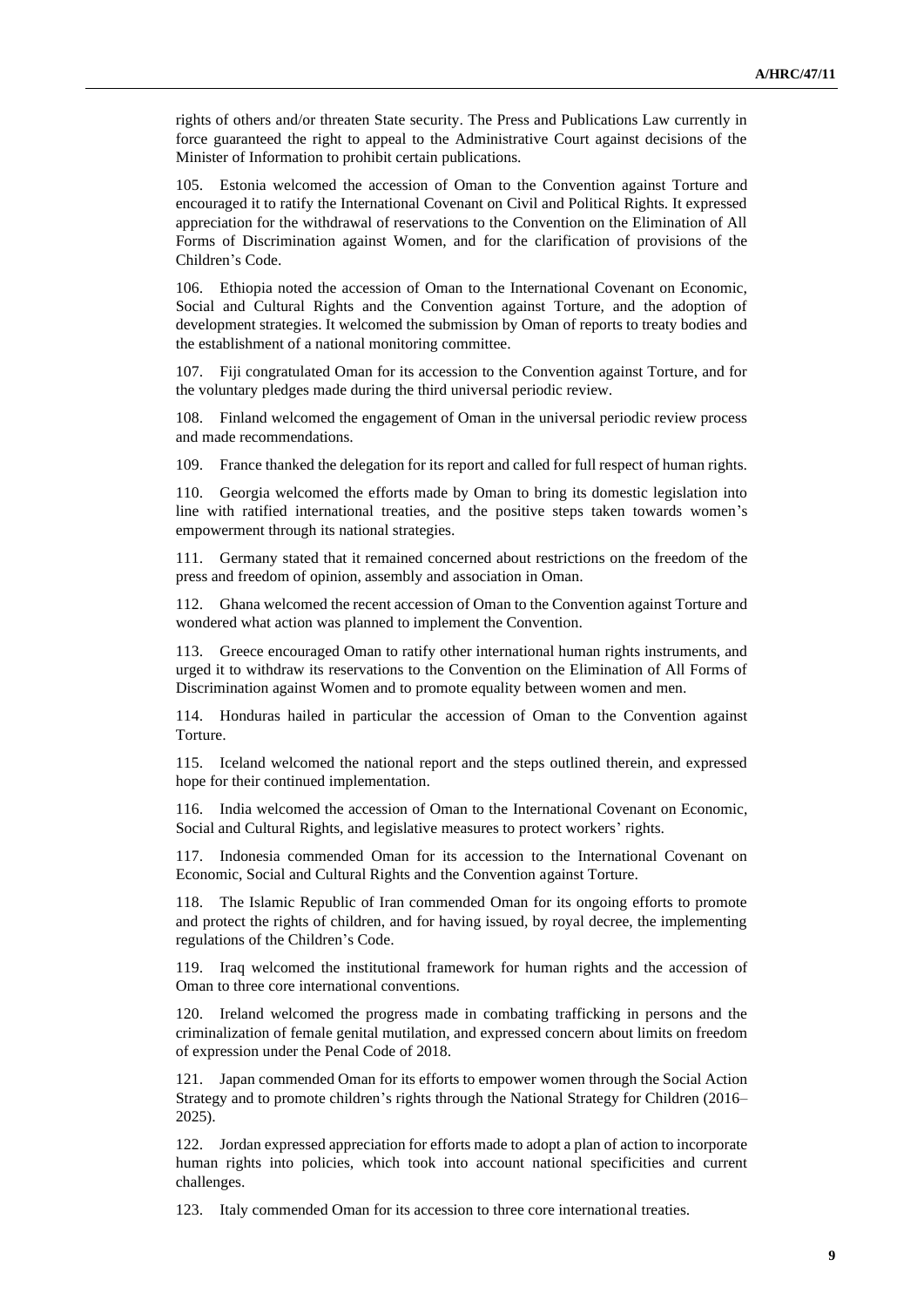124. The delegation of Oman highlighted that many of the questions raised during the interactive dialogue had been answered in the delegation's statements. Nevertheless, concerning the right of peaceful assembly, the delegation clarified that the legislation guaranteed freedom of assembly, provided that it was peaceful, and that it provided for punishment only when such assembly could breach public order and public morals. Any violations of the laws regulating peaceful assembly were investigated by the competent judicial authorities, with the required guarantees for the exercise of the right of defence.

125. Freedom of association was guaranteed by law, provided that such association was for legitimate objectives and by peaceful means. Only association involving hostile activities, formed in secrecy or of a military character were prohibited, and no one could be forced to join. Hence, the Civil Society Associations Act set out the conditions and circumstances necessary to guarantee the right of individuals to establish such associations and regulated those rights to ensure conformity of activities with the provisions of law. Under the Act, the Ministry of Social Development had the authority to consider requests to form civil society associations, and provided assurances to those whose requests were rejected in accordance with the law. Article 11 of the Act provided for the right to lodge grievances with the administrative courts against decrees of the Ministry of Social Development affecting civil society associations.

126. The Penal Code had been issued in accordance with the provisions of the Basic Law of State, including by ensuring that it did not conflict with the treaties and agreements that Oman had joined.

127. Concerning the death penalty, due consideration was given to adherence to international standards, and it was strictly regulated. The death sentence was prescribed for the most serious crimes only, involving aggravated circumstances and the loss of lives. It was intended as an extreme punishment associated with the victim's right to life. It was not imposed on persons under the age of 18 years, or on pregnant women until after delivery. Safeguards for convicted persons were provided for under the Criminal Procedure Law through many restrictive procedures, including the requirement that a death sentence be passed by three judges by consensus only, the need to seek the opinion of a committee, including two legal experts, and the right of pardon for the Sultan. Oman rarely carried out the death penalty, and there had been no executions since the second review cycle.

128. Regarding the right of women to pass on their nationality to their children, the Nationality Act guaranteed that children born in Oman enjoyed nationality in accordance with the Convention on the Rights of the Child. There were therefore no cases of statelessness among children born in Oman.

129. As for the right of an Omani woman married to a foreigner to pass on her nationality to her children, the acquisition of Omani nationality was through blood ties to the father's side, given that Oman was among those countries that did not adopt the principle of dual nationality. Children with an Omani mother and foreign father still had equal rights to Omani children, with access to medical care and free education.

130. With regard to the Oman Human Rights Commission, Oman believed in the importance of an independent institution concerned with human rights. The Commission had been established in 2008. The committees included representatives of all sectors, in order to comply with the principles relating to the status of national institutions for the promotion and protection of human rights (the Paris Principles), and its resources were allocated from the State's general budget.

131. The Ministry of Labour issued the rules and regulations safeguarding the rights of domestic workers and regulating the conditions of their work, housing and treatment, and had created a complaints mechanism to handle those cases in order to protect their rights. The Ministry had also issued a circular prohibiting the seizure of passports and guaranteeing their right to keep hold of their passport. Nevertheless, the Ministry had received a number of complaints in that regard and had taken measures against those who were found guilty, as demonstrated through court rulings.

132. Oman was constantly striving to develop measures and procedures to combat trafficking in persons, and prevention, prosecution and protection of victims constituted the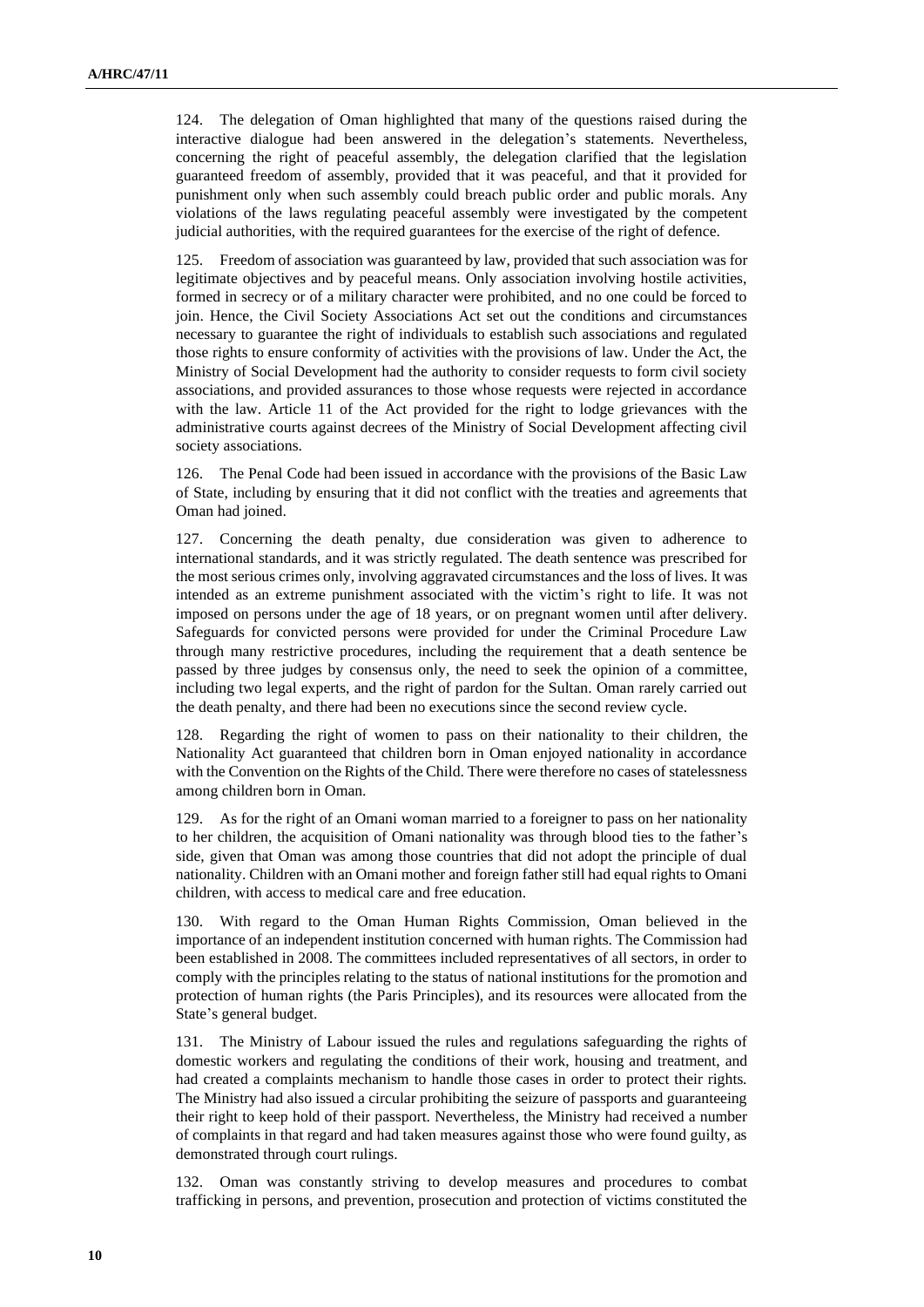three basic pillars of the anti-trafficking legislation. The anti-trafficking action plan for the period 2018–2020 entailed major goals, including various actions and campaigns.

133. The head of delegation concluded by reaffirming the commitment of Oman to cooperating with the Human Rights Council and the universal periodic review mechanism, and reiterated its appreciation to all the States that had participated in its third review, to the secretariat and to all those who had contributed to the review's success in the special circumstances of the pandemic.

### **II. Conclusions and/or recommendations**

134. **The following recommendations will be examined by Oman, which will provide responses in due time, but no later than the forty-seventh session of the Human Rights Council:**

134.1 **Consider ratifying the core international human rights instruments that it has not yet ratified (Bosnia and Herzegovina);**

134.2 **Consider ratifying the core international human rights instruments and optional protocols that it has not yet ratified (Georgia);**

134.3 **Take all appropriate action in order to ratify the Convention on the Prevention and Punishment of the Crime of Genocide (Armenia);**

134.4 **Maintain its substantive progress in the ratification of international human rights instruments, through the adoption of the International Covenant on Civil and Political Rights and its two optional protocols (Chile);**

134.5 **Ratify the International Covenant on Civil and Political Rights to complement the International Covenant on Economic, Social and Cultural Rights (Spain);**

134.6 **Ratify the International Covenant on Civil and Political Rights and its Second Optional Protocol, aiming at the abolition of the death penalty (France);**

134.7 **Ratify the Rome Statute of the International Criminal Court (France);**

134.8 **Sign and ratify the International Covenant on Civil and Political Rights and its two optional protocols (Honduras);**

134.9 **Ratify the International Covenant on Civil and Political Rights and its optional protocols (Finland);**

134.10 **Consider ratifying the International Covenant on Civil and Political Rights and its Second Optional Protocol, aiming at the abolition of the death penalty (Latvia);**

134.11 **Ratify the International Covenant on Civil and Political Rights and commute all death sentences to prison sentences (Romania);**

134.12 **Sign and ratify the International Covenant on Civil and Political Rights (Netherlands);**

134.13 **Ratify and fully implement the International Covenant on Civil and Political Rights (Australia);**

134.14 **Ratify and implement the International Covenant on Civil and Political Rights (United Kingdom of Great Britain and Northern Ireland);**

134.15 **Expedite the ratification of the International Covenant on Civil and Political Rights (Uzbekistan);**

134.16 **Ratify the International Covenant on Civil and Political Rights (Mauritius);**

134.17 **Ratify the International Covenant on Civil and Political Rights (Slovenia);**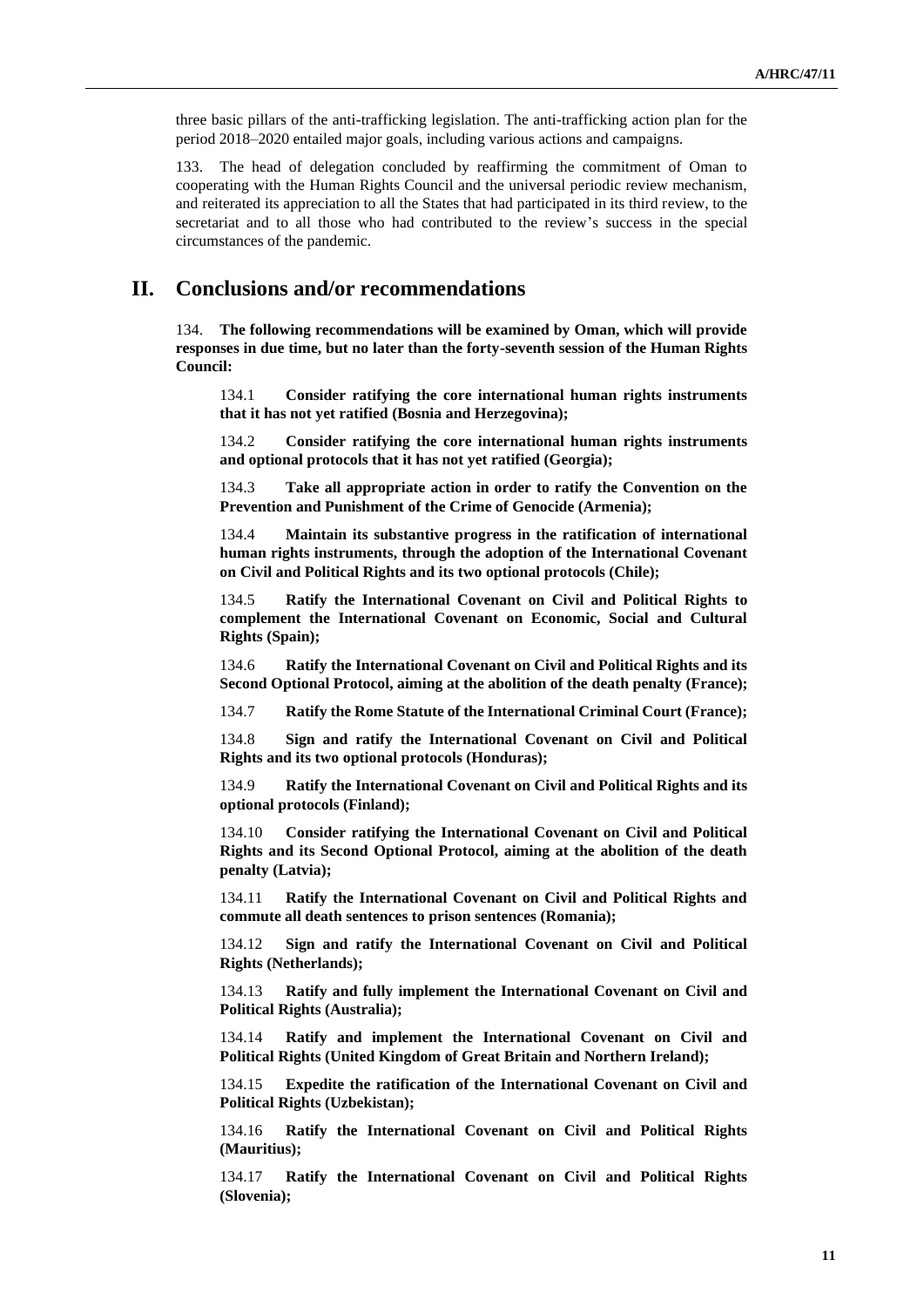134.18 **Ratify the International Covenant on Civil and Political Rights (Brazil);**

134.19 **Ratify the International Covenant on Civil and Political Rights (Czechia);**

134.20 **Ratify the International Covenant on Civil and Political Rights (Luxembourg);**

134.21 **Ratify the International Covenant on Civil and Political Rights (Germany);**

134.22 **Ratify the International Covenant on Civil and Political Rights (Indonesia);**

134.23 **Ratify the International Covenant on Civil and Political Rights to further promote and protect civil and political rights (Japan);**

134.24 **Consider ratifying the International Covenant on Civil and Political Rights (Republic of Korea);**

134.25 **Consider ratifying the International Covenant on Civil and Political Rights (Ukraine);**

134.26 **Fully abolish the death penalty and ratify the Second Optional Protocol to the International Covenant on Civil and Political Rights, aiming at the abolition of the death penalty (Iceland);**

134.27 **Ratify and implement the International Covenant on Civil and Political Rights, in the spirit of Royal Decree No. 6/2021 promulgating the new Basic Law of State (Switzerland);**

134.28 **Ratify the Optional Protocol to the Convention on the Elimination of All Forms of Discrimination against Women (Slovenia);**

134.29 **Ratify the Optional Protocol to the Convention against Torture and Other Cruel, Inhuman or Degrading Treatment or Punishment (Denmark);**

134.30 **Ratify the International Convention on the Protection of the Rights of All Migrant Workers and Members of Their Families (Honduras) (Senegal);**

134.31 **Consider ratifying the International Convention on the Protection of the Rights of All Migrant Workers and Members of Their Families (Argentina);**

134.32 **Consider acceding to the Convention on Cluster Munitions (Malta);**

134.33 **Ratify and fully align its national legislation with all the obligations under the Rome Statute of the International Criminal Court (Latvia);**

134.34 **Ratify the Rome Statute of the International Criminal Court and incorporate its provisions into national legislation (Estonia);**

134.35 **Ratify the Arms Trade Treaty, the Convention on Cluster Munitions and the Treaty on the Prohibition of Nuclear Weapons (Panama);**

134.36 **Sign and ratify the Treaty on the Prohibition of Nuclear Weapons (Honduras);**

134.37 **Withdraw all remaining reservations to the Convention on the Elimination of All Forms of Discrimination against Women (Estonia);**

134.38 **Withdraw its reservations to article 9 (2) of the Convention on the Elimination of All Forms of Discrimination against Women, regarding the nationality of children, and article 16, relating to appropriate measures to improve women's rights in all matters relating to marriage and family relations (Netherlands);**

134.39 **Withdraw its reservations to the Convention on the Elimination of All Forms of Discrimination against Women and review current provisions that are**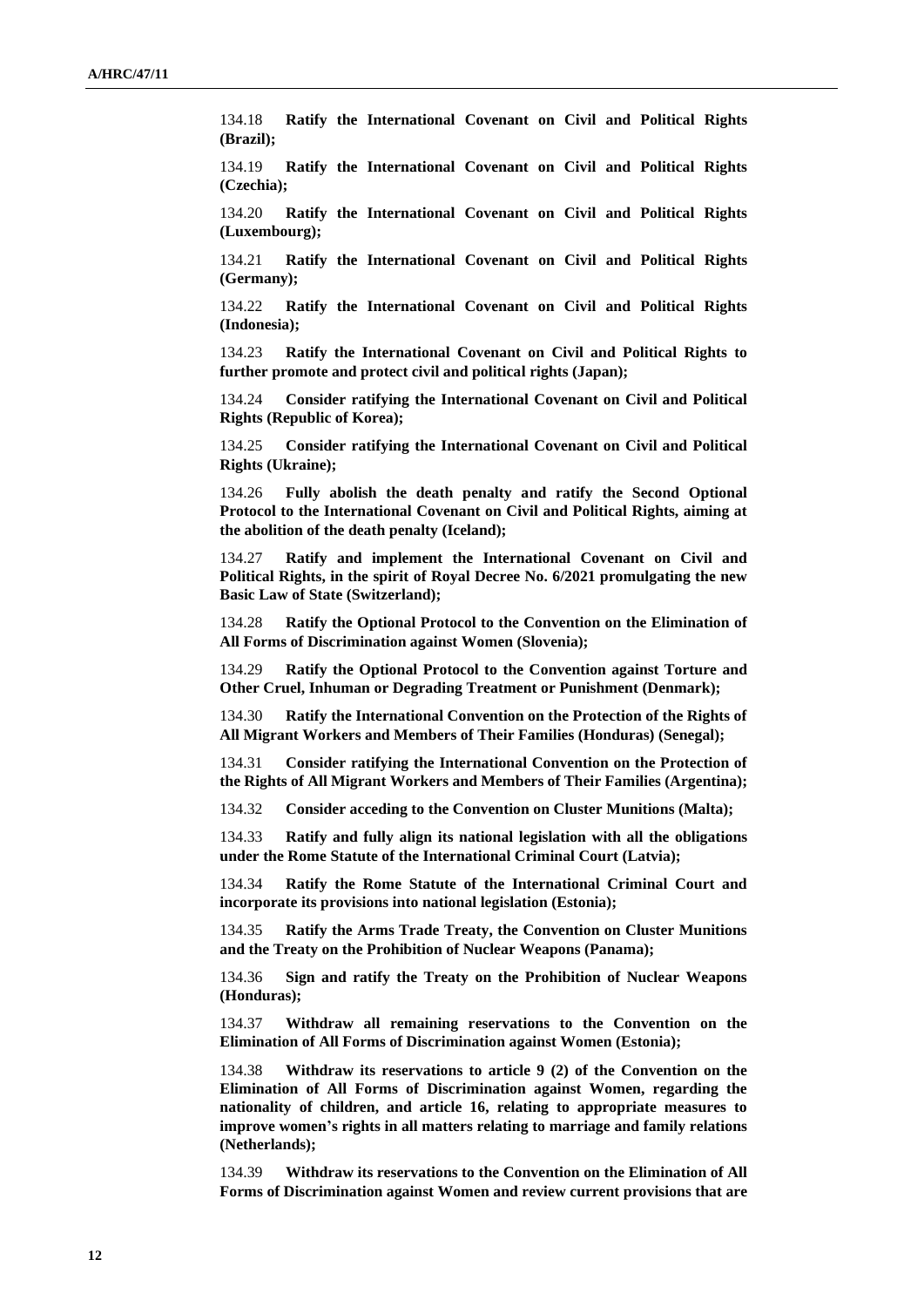**discriminatory against women, including rights in marriage, divorce, inheritance and transmitting nationality onto their children and spouses (Italy);**

134.40 **Withdraw its reservations to the International Covenant on Economic, Social and Cultural Rights (Portugal);**

134.41 **Extend an open and standing invitation to the mandate holders of the special procedures of the Human Rights Council (Finland) (Panama);**

134.42 **Consider extending a standing invitation to all special procedure mandate holders of the Human Rights Council (Latvia);**

134.43 **Intensify cooperation with the international human rights mechanisms (Ukraine);**

134.44 **Continue to strengthen local legislation within the framework of the international conventions to which Oman has acceded (Maldives);**

134.45 **Take steps to implement the international covenants to which Oman has acceded (Pakistan);**

134.46 **Continue efforts aimed at aligning national legislation with international human rights standards (Romania);**

134.47 **Continue efforts aimed at harmonizing national legislation with the international treaties already ratified (Somalia);**

134.48 **Work to fulfil the obligations arising from the recent accession of Oman to international conventions in the field of human rights (Sudan);**

134.49 **Carry out measures to strengthen the national human rights institution (Nepal);**

134.50 **Bring its national legislation fully into line with its international obligations under the International Covenant on Civil and Political Rights, the International Covenant on Economic, Social and Cultural Rights and the Convention against Torture and Other Cruel, Inhuman or Degrading Treatment or Punishment (Russian Federation);**

134.51 **Continue its efforts towards effective implementation of its international obligations (Kyrgyzstan);**

134.52 **Continue the efforts made to strengthen the human rights system and the work of the national human rights committee, in cooperation with the Human Rights Council, OHCHR and the universal periodic review mechanism (Tunisia);**

134.53 **Bring its national human rights commission into compliance with the Paris Principles (Timor-Leste) (Ukraine);**

134.54 **Intensify efforts to develop and strengthen the necessary legislative frameworks to address cross-sectoral environmental challenges, including climate change adaptation and mitigation frameworks, and ensure that women, children, persons with disabilities, minority groups and local communities are meaningfully engaged in their implementation (Fiji);**

134.55 **Strengthen and develop the role of specialized national mechanisms to promote and protect human rights (Uganda);**

134.56 **Increase guidance, education, training and capacity-building programmes in the field of human rights (Algeria);**

134.57 **Continue its efforts and achieve further progress in realization of programmes and mechanisms aimed at protecting and improving human rights in all fields (Bosnia and Herzegovina);**

134.58 **Continue implementing programmes to raise awareness of human rights, including among enforcement authorities (Malaysia);**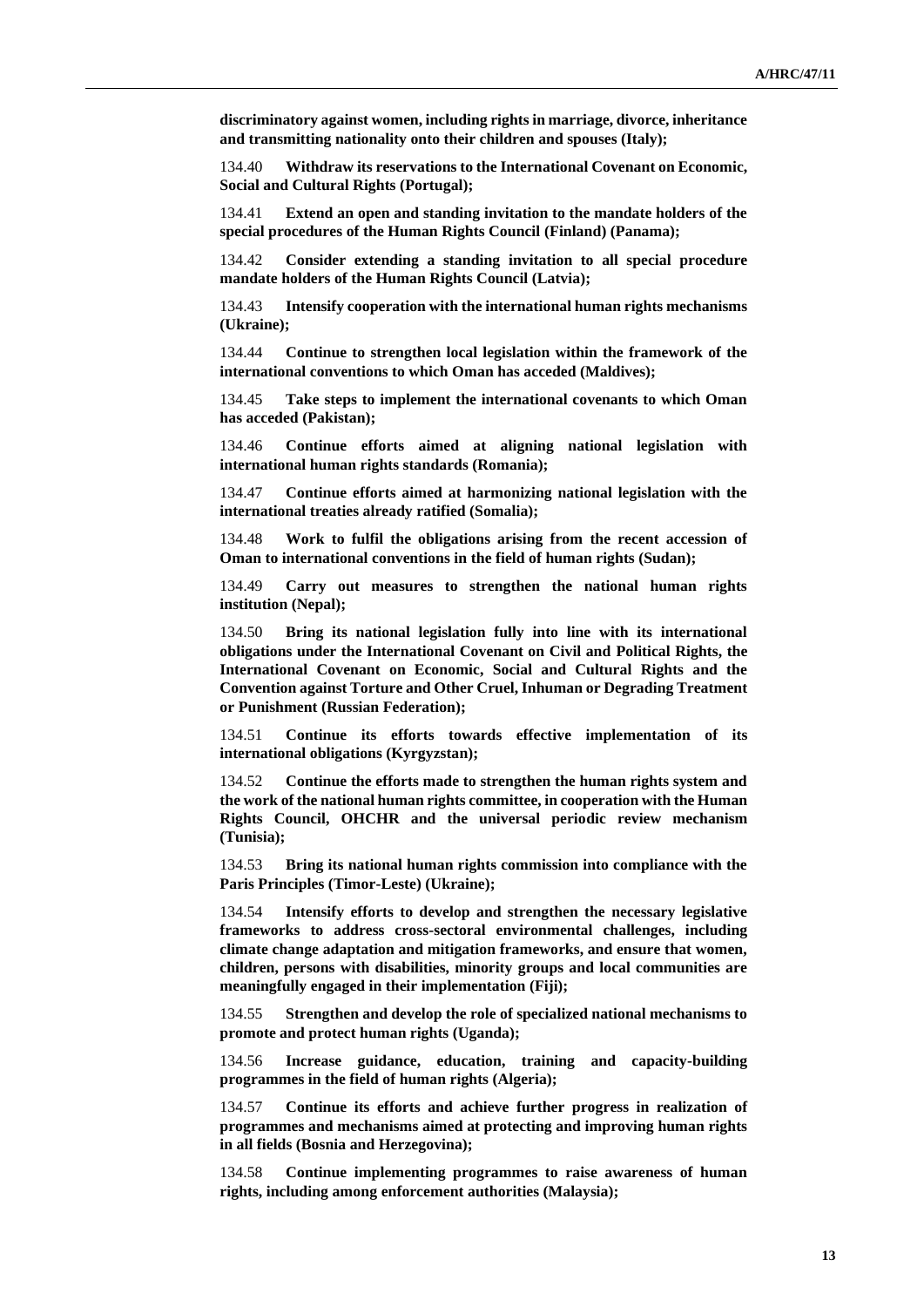134.59 **Enhance its efforts to provide human rights training and awarenessraising programmes to law enforcement officials, the judiciary and the media (India);**

134.60 **Incorporate the definition of racial discrimination into national legislation (Ukraine);**

134.61 **Continue to strengthen its successful policies on gender equality (Bolivarian Republic of Venezuela);**

134.62 **Analyse the constitutional article that prohibits discrimination against citizens on grounds of sex with a view to adjusting this definition of discrimination in accordance with that contained in article 1 of the Convention on the Elimination of All Forms of Discrimination against Women, which prohibits direct and indirect discrimination in the public and private spheres (Argentina);**

134.63 **Abolish any legislation that criminalizes or limits the exercise of the rights of lesbian, gay, bisexual, transgender and intersex persons, especially their right to gender identity and expression (Chile);**

134.64 **Further promote gender equality and take measures to protect the rights of vulnerable groups (China);**

134.65 **Continue its efforts to create appropriate conditions and legislative and institutional mechanisms for gender equality (Democratic People's Republic of Korea);**

134.66 **Step up efforts to promote equal rights for different social groups (Eritrea);** 

134.67 **Decriminalize homosexuality and guarantee the protection of lesbian, gay, bisexual, transgender and intersex persons from all forms of harassment and from arbitrary detention (France);**

134.68 **Decriminalize consensual sexual relations between adults of the same sex and expand its anti-discrimination legislation to include prohibition of discrimination on the basis of sexual orientation and gender identity (Iceland);**

134.69 **Continue to carry out strategic programmes to achieve the Sustainable Development Goals in order to make individual and community health a reality (Nicaragua);**

134.70 **Continue the efforts made to achieve the 2030 Sustainable Development Goals, especially those related to human rights (Sudan);**

134.71 **Continue its national efforts to achieve the Sustainable Development Goals 2030 (Egypt);**

134.72 **Continue to enact and implement laws with regard to combating terrorism, in compliance with human rights law (Bahrain);**

134.73 **Abolish the death penalty (Czechia);**

134.74 **Establish an official moratorium on imposing and carrying out the death penalty, as a step towards its complete abolition (Australia) (Estonia) (Finland) (France) (Italy) (Latvia) (Malta) (Portugal) (Uruguay);**

134.75 **Translate, de jure, the de facto suspension that has been implemented since 2015 on the execution of the death penalty, through the formal adoption of an indefinite moratorium (Spain);**

134.76 **Consider establishing an official moratorium on executions and take positive steps to abolish the death penalty (Argentina) (Fiji);**

134.77 **Guarantee the independence of the judiciary (France);**

134.78 **Bring the juvenile justice system into line with Convention on the Rights of the Child (Ukraine);**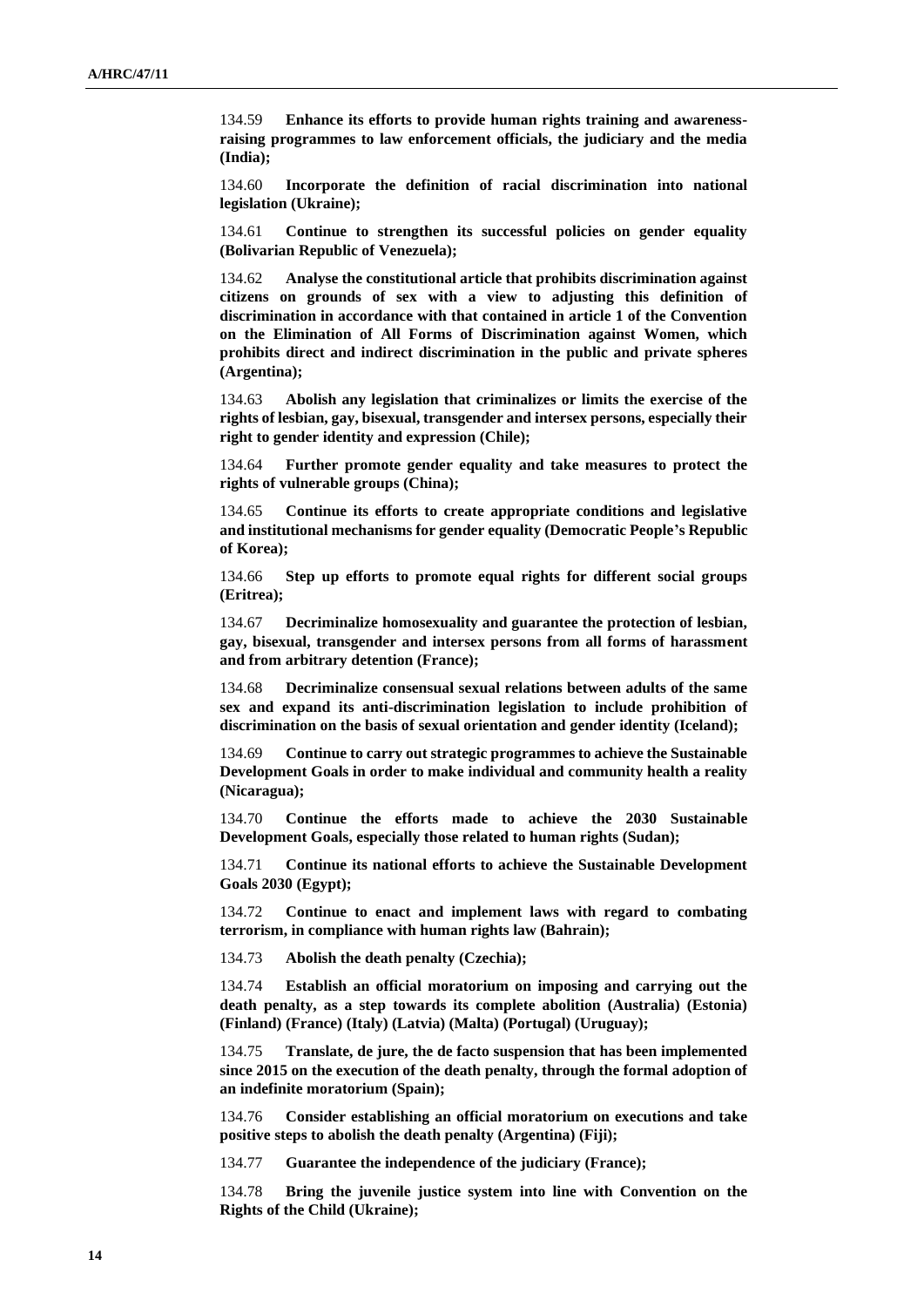134.79 **Ensure access to justice for all, in particular vulnerable and minority groups, including women and migrant workers (Ghana);**

134.80 **Continue to adopt the necessary measures to combat extremism, hate and discrimination, and protect persons in vulnerable situations (Nigeria);**

134.81 **Pursue the dissemination and implementation of the announced initiative of the Sultan Qaboos Declaration Project on United Human Values with the aim of contributing to the achievement of understanding, tolerance and respect among peoples at the international level (Syrian Arab Republic);**

134.82 **Continue efforts to strengthen moderation and religious tolerance, especially through the education sector (Syrian Arab Republic);**

134.83 **Strengthen the practices of valuing social dialogue and promoting the concept of tolerance in Omani culture (Turkmenistan);**

134.84 **Continue to strengthen tolerance of and coexistence in the religious and cultural diversity of the people and facilitate space for expression in its education system and civil life in general (Indonesia);**

134.85 **Continue the efforts made to support the policy of moderation and religious tolerance through educational programmes (Jordan);**

134.86 **Guarantee the right to freedom of expression, freedom of assembly and peaceful demonstration, refraining from criminalizing dissenting opinions from those of the Government (Chile);**

134.87 **Complete the enactment of legislation on promoting freedom of opinion and expression (Kenya);**

134.88 **Guarantee the right to freedom of expression, assembly and association by amending the Penal Code and other laws such as the Press and Publications Law (United Kingdom of Great Britain and Northern Ireland);**

134.89 **Promote and protect the right to freedom of expression and peaceful assembly of all residents of Oman (Latvia);**

134.90 **Continue its efforts to ensure the right to freedom of expression and opinion for all (Libya);**

134.91 **Implement legal reforms to eliminate constraints on the peaceful exercise of the rights to freedom of expression, association and assembly (Australia);**

134.92 **Recognize the right to peacefully exercise freedom of expression, association and assembly and remove or revise legal provisions criminalizing those rights (Italy);**

134.93 **Withdraw the references in the national legislation that criminalize the peaceful exercise of the rights to freedom of expression, assembly and association, ensuring that it is compatible and consistent with international human rights obligations and standards (Uruguay);**

134.94 **Bring national legislation into line with international standards on freedom of opinion and expression, including the new Penal Code, the Press and Publications Law, the Cybercrime Law and the Telecommunications Law (Belgium);**

134.95 **Ensure that the Penal Code and other relevant legislation are aligned with international standards and codify and protect rights of free speech, as well as freedom of association and assembly (Canada);**

134.96 **Amend the 2002 Telecommunications Law and the 2011 Cybercrime Law to bring them into line with international standards on the right to freedom of opinion and expression (Denmark);**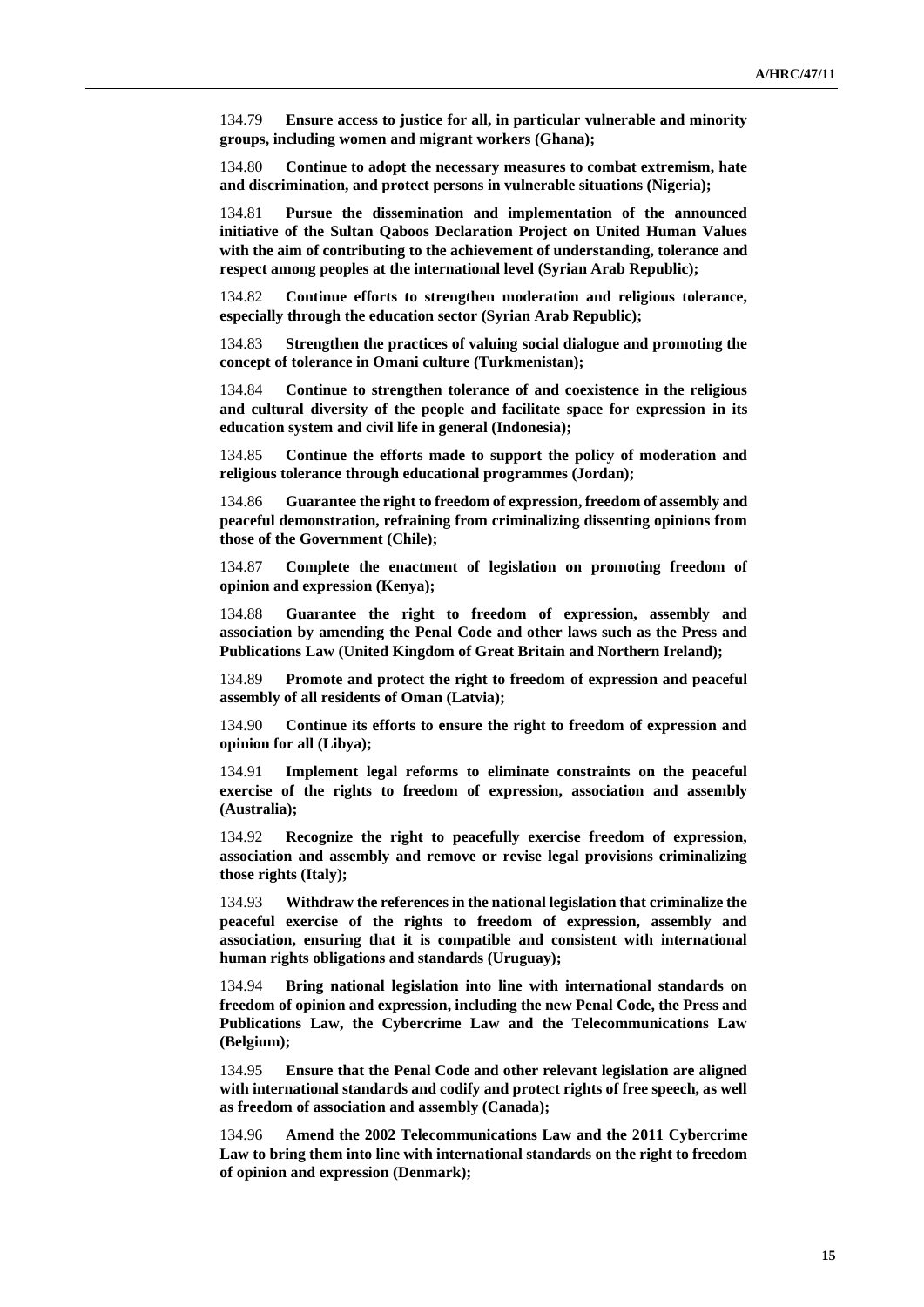134.97 **Review the Penal Code and remove all restrictions on freedom of expression, association and assembly (Estonia);**

134.98 **Proceed with amending the provisions of the executive regulations of the Press and Publications Law (Lebanon);**

134.99 **Guarantee freedom of expression, association and assembly and end the detention of people for exercising freedom of opinion and expression (France);**

134.100 **Promote and protect freedom of opinion and expression, both online and offline, including by considering amending current national legislation (Greece);**

134.101 **Protect and uphold the freedom of expression and peaceful assembly, including by respecting and supporting free and independent media, in line with international human rights standards (Iceland);**

134.102 **Ensure that the new law on the media and the new law on civil society associations are drafted and implemented in accordance with international standards on the rights to freedom of opinion and expression, of peaceful assembly and of association (Switzerland);**

134.103 **Take further measures to allow greater scope for action by civil society organizations (Cyprus);**

134.104 **Ensure an enabling environment for civil society (Ukraine);**

134.105 **Continue the legislative initiatives aimed at enabling a conducive environment for the civil society and favourable for a more open manifestation of individual opinions (Romania);**

134.106 **Amend criminal defamation provisions in the Penal Code as well as the Cybercrime Law and the Civil Societies Law to increase respect for fundamental freedoms, including freedom of expression, on- and offline (United States of America);**

134.107 **Expedite the enactment of the information bill into law (Kenya);**

134.108 **Take immediate measures so that human rights defenders and all civil society stakeholders may carry out their activities without being subject to threats or acts of harassment by law enforcement authorities (Luxembourg);**

134.109 **Take measures to protect freedom of association, assembly and expression and remove any impediments to the work of political opposition parties, human rights defenders and independent civil society organizations (Ireland);**

134.110 **Ensure further facilitation of the association registration system (Kuwait);**

134.111 **Guarantee the freedoms of association, peaceful assembly and expression, expand its dialogue with civil society and create an enabling environment for civil society organizations (Czechia);**

134.112 **Increase efforts to investigate, prosecute and convict traffickers, especially for forced labour offences (Kazakhstan);**

134.113 **Further strengthen its efforts in combating human trafficking, including the protection and rehabilitation of the victims of human trafficking (Myanmar);**

134.114 **Continue with its various awareness campaigns against human trafficking (Nicaragua);**

134.115 **Strengthen measures to combat human trafficking and ensure the protection of the rights of victims, as well as the rights of migrant workers (Nigeria);**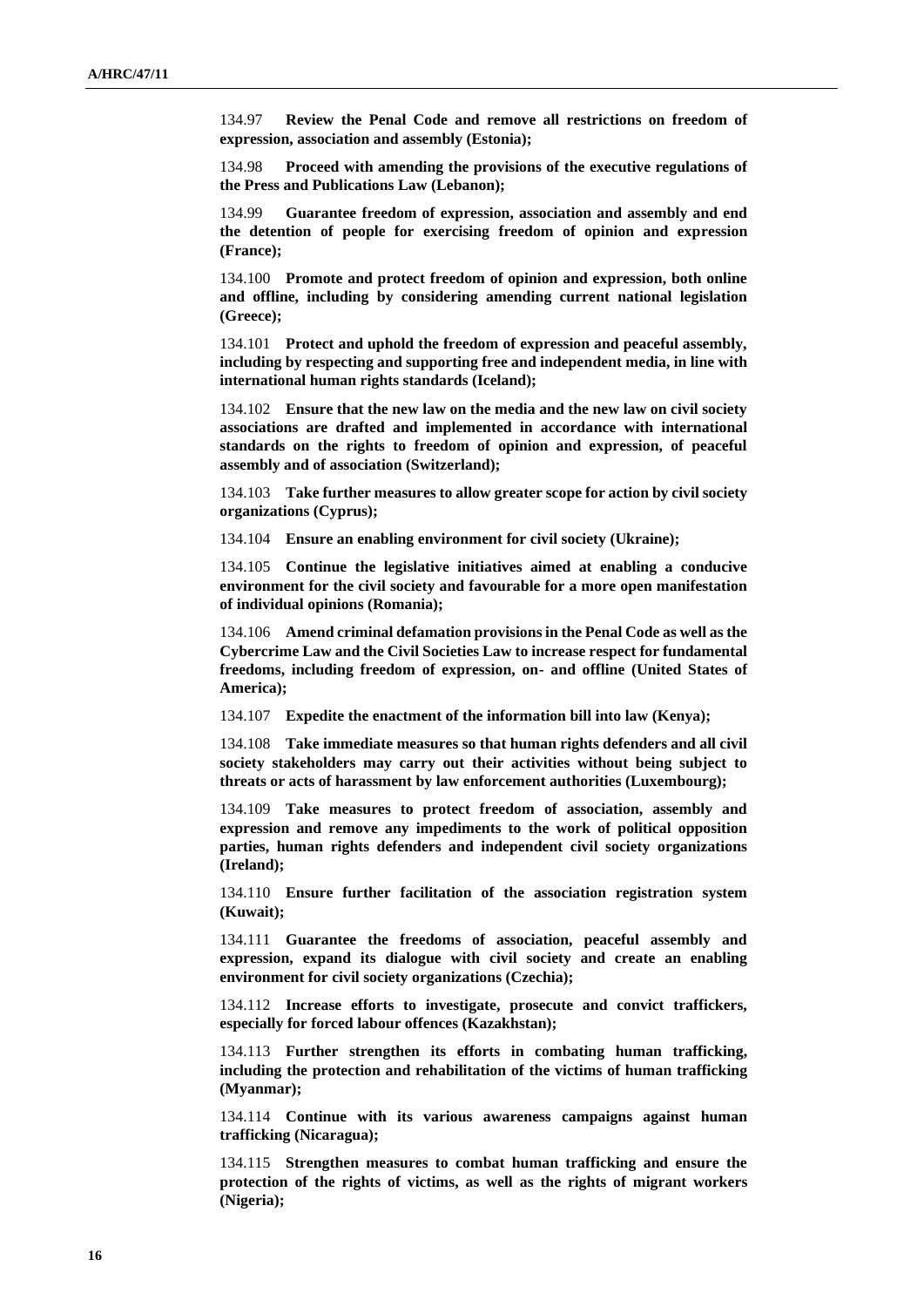134.116 **Strengthen efforts made to combat human trafficking, guaranteeing victims' rights and providing them with protection and assistance (Qatar);**

134.117 **Strengthen the Sultanate's efforts to implement the national plans to combat human trafficking (State of Palestine);**

134.118 **Continue its work in strengthening mechanisms at the national level to prevent and combat trafficking in persons (Kyrgyzstan);**

134.119 **Strengthening effective implementation of the anti-trafficking law (Ukraine);**

134.120 **Redouble its efforts to end human trafficking (Burundi);**

134.121 **Extend, from 2021, the national action plan to combat trafficking in persons, and continue to strengthen the pillars of preventing and combating trafficking, protecting victims, and engaging in inter-institutional and international cooperation (Cuba);**

134.122 **Strengthen efforts to combat trafficking in persons, including by intensifying investigations, prosecuting perpetrators and assisting victims with adequate remedies (Malaysia);**

134.123 **Allocate adequate resources to the National Committee to Combat Human Trafficking for it to fulfil its mandate (Islamic Republic of Iran);**

134.124 **Maintain social policies that support the family in line with societal values (Algeria);**

134.125 **Continue to ensure that the labour rights of all workers are protected by laws, including domestic migrant workers (Malta);**

134.126 **Take the necessary measures to combat unemployment, especially among young people and people living in rural areas (Somalia);**

134.127 **Amend the labour law to extend protections such as a minimum wage and maximum working hours to domestic workers (United States of America);**

134.128 **Continue its efforts to promote and protect the rights of workers, in particular foreign workers, by taking further necessary institutional and legislative steps in this field (Viet Nam);**

134.129 **Continue efforts to conclude the adoption of the bills on domestic workers, non-governmental organizations and persons with disabilities (Lebanon);**

134.130 **Broaden the scope of labour legislation to include domestic workers and criminalize forced labour (Luxembourg);**

134.131 **Take further measures to guarantee foreign nationals a choice of job and employer through the "no objection" condition introduced recently (Eritrea);**

134.132 **Sustain effort aimed at expanding social protection and basic services for its nationals (Pakistan);**

134.133 **Continue its ongoing efforts to promote and strengthen human rights, in particular by focusing on economic growth and by improving the well-being of the population (Turkmenistan);**

134.134 **Continue to strengthen its social programmes for its people (Bolivarian Republic of Venezuela);**

134.135 **Continue to promote sustainable economic and social development and improve people's living conditions, so as to provide a solid foundation for its people to enjoy all rights (China);**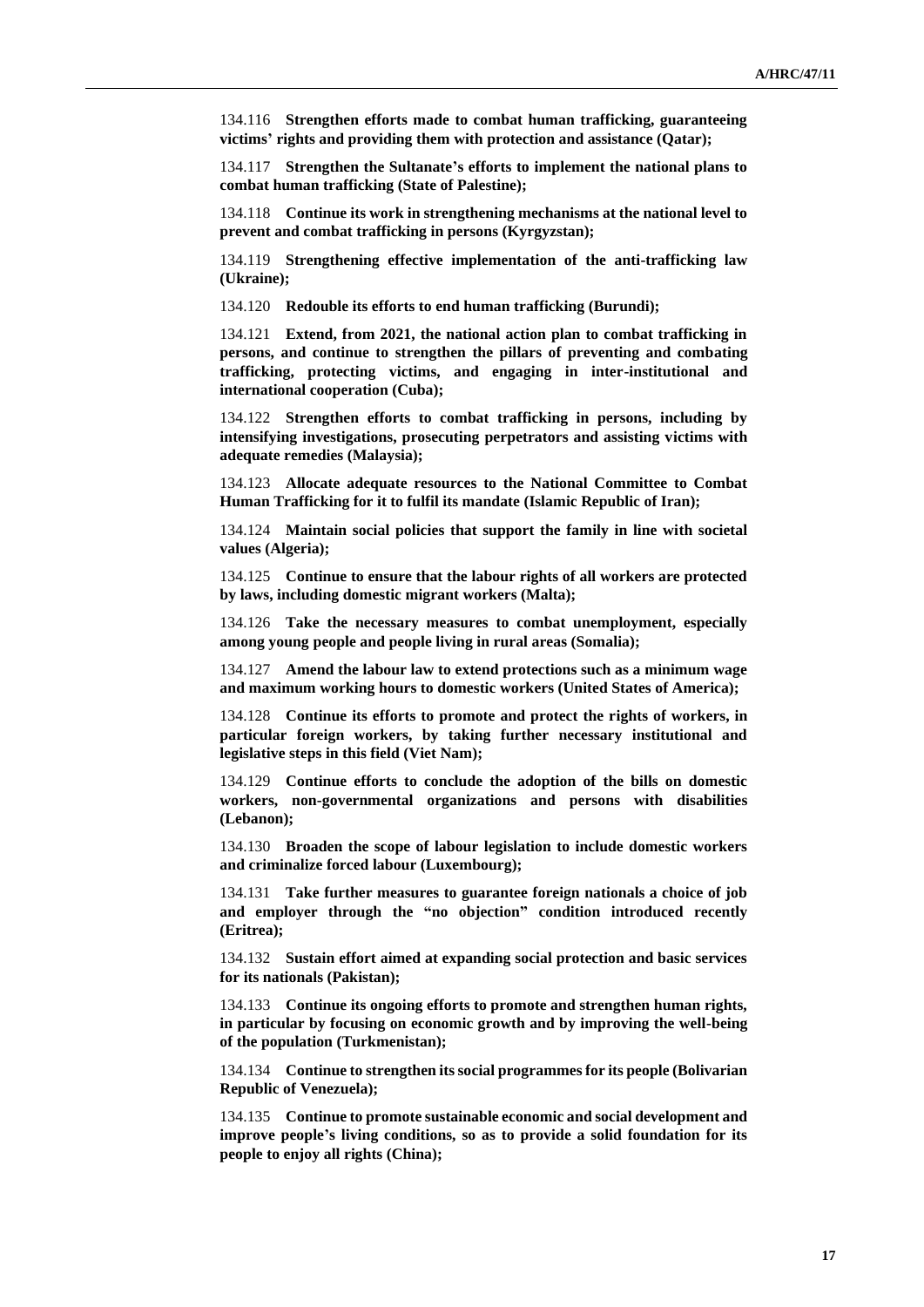134.136 **Make further efforts towards the realization of economic, social and cultural rights, including by strengthening social protection measures (Democratic People's Republic of Korea);**

134.137 **Continue efforts to confront the spread of COVID-19, and address the economic and social difficulties resulting from it (Qatar);**

134.138 **Continue efforts aimed at advancing the right to health under the national health strategy 2050 (Sri Lanka);**

134.139 **Continue providing health care and social welfare services (State of Palestine);**

134.140 **Strengthen protection of the rights of older persons, particularly in the current context of the COVID-19 pandemic (Argentina);**

134.141 **Continue efforts to ensure the successful implementation of the national health strategy 2050 (Brunei Darussalam);**

134.142 **Continue paying the closest attention to the right to health, in order to consolidate and expand the progress achieved within the framework of the national health strategy 2050, and prioritize primary and community care (Cuba);**

134.143 **Intensify efforts to improve access to health care for all, including access to sexual and reproductive health-care services and information (Fiji);**

134.144 **Take further steps to increase people's access to health care, especially during the COVID-19 pandemic (Islamic Republic of Iran);**

134.145 **Improve the accessibility and quality of education for all children, including those in situations of vulnerability, and reduce the school dropout rate (Montenegro);**

134.146 **Proceed with the implementation of the National Strategy for Education 2040 (Saudi Arabia);**

134.147 **Persist in implementing a policy of providing educational, health and other social services for all children, including children of registered and unregistered migrants and refugees (Serbia);**

134.148 **Continue improving the quality of education and its accessibility to all children, especially girls and children with disabilities (State of Palestine);**

134.149 **In line with the recommendation by the United Nations Educational, Scientific and Cultural Organization, enshrine the right to education for all in the Basic Law and continue efforts to eradicate illiteracy, especially by enshrining nine years of compulsory education in its legislation (Argentina);**

134.150 **Continue efforts in the promotion and protection of the right to education for all (Brunei Darussalam);**

134.151 **Take additional measures to improve access to and the quality of education for all children by continuing to address the issue of school dropouts, regardless of children's abilities or disabilities, social background or gender (Japan);**

134.152 **Proceed with the implementation of the National Strategy for Education 2040, especially the fifth principle, "Education on human rights and duties" (Jordan);**

134.153 **Continue to improve legal frameworks to empower women (Maldives);**

134.154 **Continue implementing measures to promote gender equality and eliminate harmful traditional practices (Nepal);**

134.155 **Continue working to protect the rights of women, children and older persons (Nicaragua);**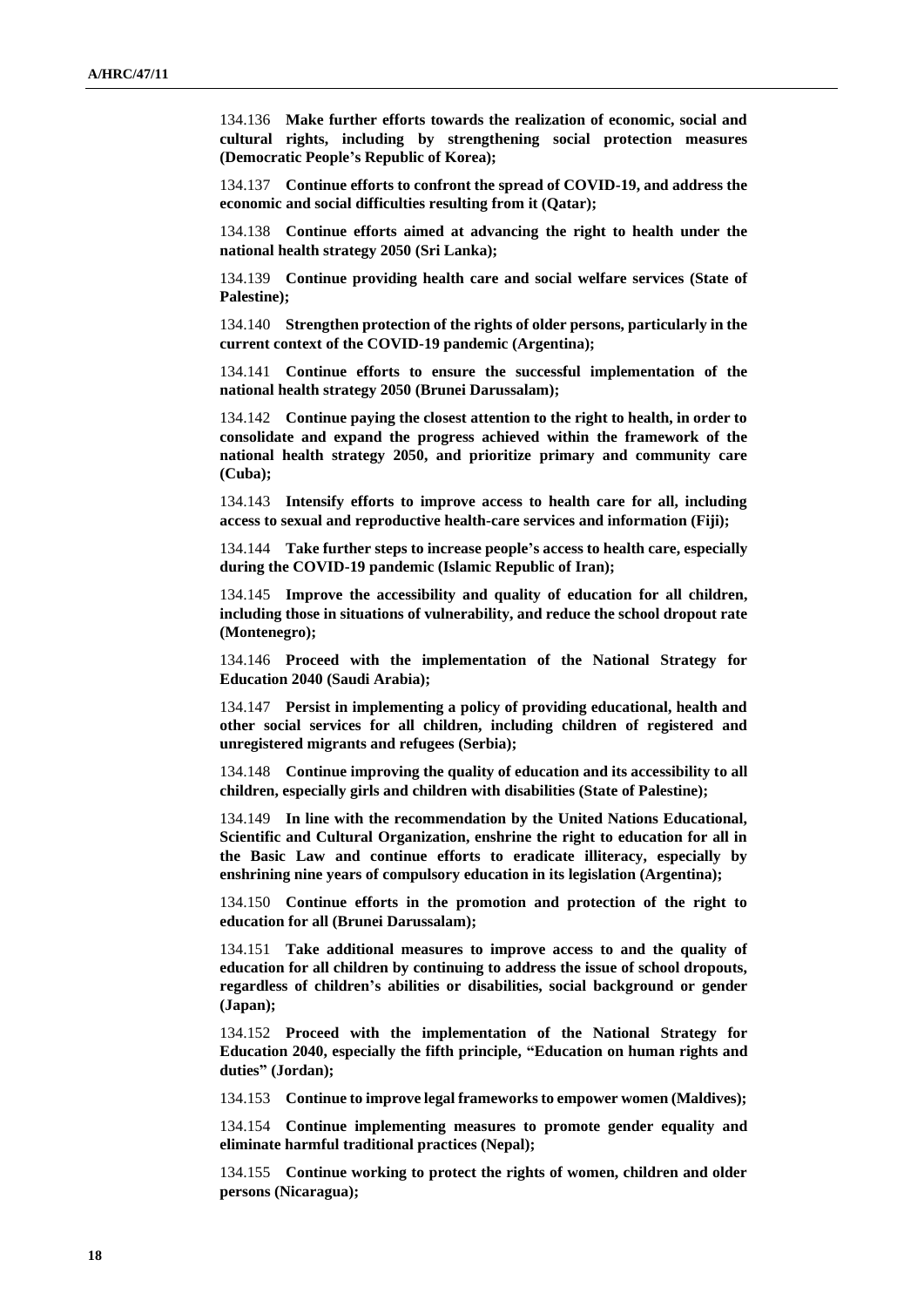134.156 **Continue strengthening efforts to fully eliminate discrimination against women in law and practice (Romania);**

134.157 **Continue to take measures to empower women within the framework of the Social Action Strategy and revise its national legislation to ensure its full compliance with the provisions of the Convention on the Elimination of All Forms of Discrimination against Women (Russian Federation);**

134.158 **Continue implementing national strategies with the aim of eliminating discriminatory societal stereotypes towards women, in coordination with international and civil society partners as appropriate (Singapore);**

134.159 **Further empower women and ensure their participation in planning and implementing national policies to achieve the Sustainable Development Goals (Thailand);**

134.160 **Establish a road map for the protection of women's rights in all fields, with a view to ensuring gender equality (Turkey);**

134.161 **Ensure that national legislation is in line with international human rights standards, including by reviewing current legislation and reforming all provisions that discriminate against women, such as on marriage, divorce and inheritance rights, as well as the right to confer their nationality on their children and spouses (Latvia);**

134.162 **Continue its efforts to further promote the rights of women, children and persons with disabilities (Viet Nam);**

134.163 **Continue efforts to protect and promote women's rights, in particular by promoting the active presence of women in society and combating stereotypes regarding the roles and responsibilities of women and men, and to this end strengthen cooperation with community and religious leaders as well as the media, including through awareness-raising campaigns (Armenia);**

134.164 **Remove all discriminatory provisions against women in legislation relating to marriage and divorce, child custody and inheritance rights (Belgium);**

134.165 **Continue to improve the rights of women and children, civil and political rights, and fundamental freedoms (Bosnia and Herzegovina);**

134.166 **Take the necessary measures to combat gender-based violence (Kazakhstan);**

134.167 **Create specific laws to address gender-based violence, including a definition of this type of violence; protect women who are at risk; and take the necessary measures to reduce illiteracy and school dropout rates for girls, especially nomadic and migrant girls, girls with disabilities and girls living in rural areas (Mexico);**

134.168 **Adopt legislation defining and criminalizing all forms of gender-based violence against women (Montenegro);**

134.169 **Modify the Penal Code to expressly criminalize all acts of violence against women, including domestic violence and marital rape, as well as the offences provided for in the Optional Protocol to the Convention on the Rights of the Child on the sale of children, child prostitution and child pornography (Panama);**

134.170 **Criminalize all forms of violence against women, in particular domestic violence, and ensure the prosecution of perpetrators of crimes committed in the name of so-called "honour" (Portugal);**

134.171 **Enhance further the laws that prohibit emotional and physical violence directed against women (United Arab Emirates);**

134.172 **Ensure that reports of gender-based violence, including domestic violence, are duly investigated and prosecuted, perpetrators are adequately**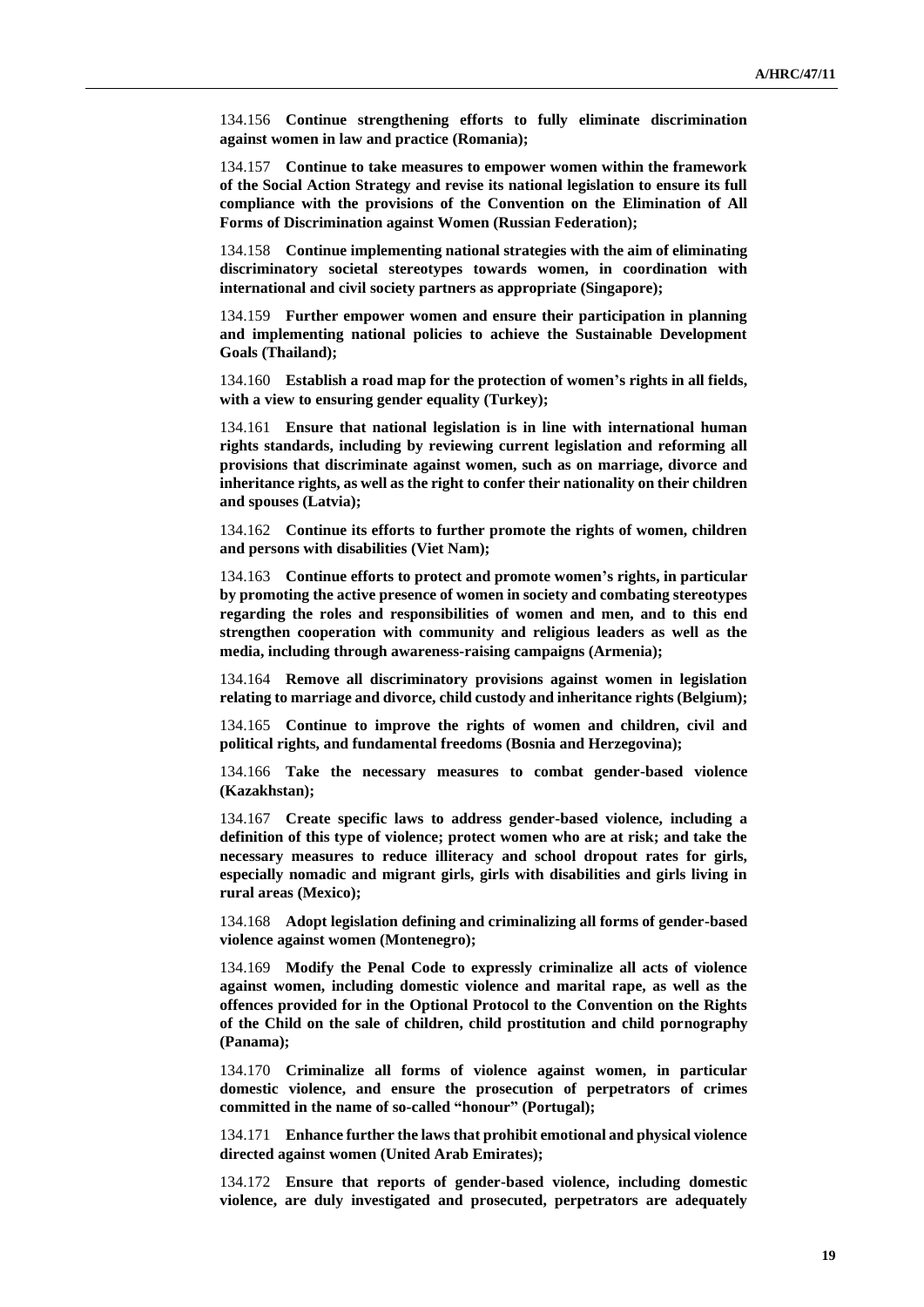**punished and victims have access to appropriate redress, including compensation (Belgium);**

134.173 **Intensify efforts to strengthen the legislative framework on genderbased violence, including by defining gender-based violence, and strengthen legal protections for victims (Fiji);**

134.174 **Prevent and combat violence against women and domestic violence, including by facilitating access for women to justice (Greece);**

134.175 **Take further measures to prevent violence against women, including domestic violence (Japan);**

134.176 **Criminalize female genital mutilation in the Penal Code (Burkina Faso);**

134.177 **Promote and protect the rights of women and girls, in particular by effectively prohibiting domestic violence and eliminating female genital mutilation (France);**

134.178 **Continue efforts to eliminate female genital mutilation (Greece);**

134.179 **Strengthen efforts to eliminate female genital mutilation by increasing public awareness of the harmful consequences of its practice (Italy);**

134.180 **Take steps to implement national strategies to increase the wider participation of women in decision-making and adopt policies to reduce the gender wage gap (Mauritius);**

134.181 **Continuing to improve the legal frameworks for women empowerment (Saudi Arabia);**

134.182 **Continue cooperation with civil society organizations to prepare more women empowerment programmes (United Arab Emirates);**

134.183 **Enhance support for the participation of women in the public sphere and decision-making institutions (Bahrain);**

134.184 **Continue to strengthen policies and programmes for the empowerment of women in accordance with its sociocultural ethos (Bangladesh);**

134.185 **Strengthen legislative and policy measures for the advancement of the rights of women and girls and for their empowerment (Bulgaria);**

134.186 **Adopt legislation to explicitly criminalize domestic violence and intimate partner violence, including marital rape (Denmark);**

134.187 **Continue to promote gender equality by taking effective measures aimed at increasing the participation of women in political and public life (Djibouti);**

134.188 **Repeal articles 225 and 226 of the Penal Code and immediately release women and girls convicted of** *zina* **(Luxembourg);**

134.189 **Enhance the implementation of the Social Action Strategy, which is pivotal in the promotion of gender equality and women empowerment (Ethiopia);**

134.190 **Pursue efforts in the promotion and empowerment of women in the country by ensuring the full and equal participation of women in political and public life and in decision-making at the local and national levels (Ghana);**

134.191 **Continue to take measures to further empower women (India);**

134.192 **Continue efforts to enhance women empowerment, including by facilitating their further participation in the labour market (Islamic Republic of Iran);**

134.193 **Continue to strengthen efforts to empower women and enhance their participation in the development process (Iraq);**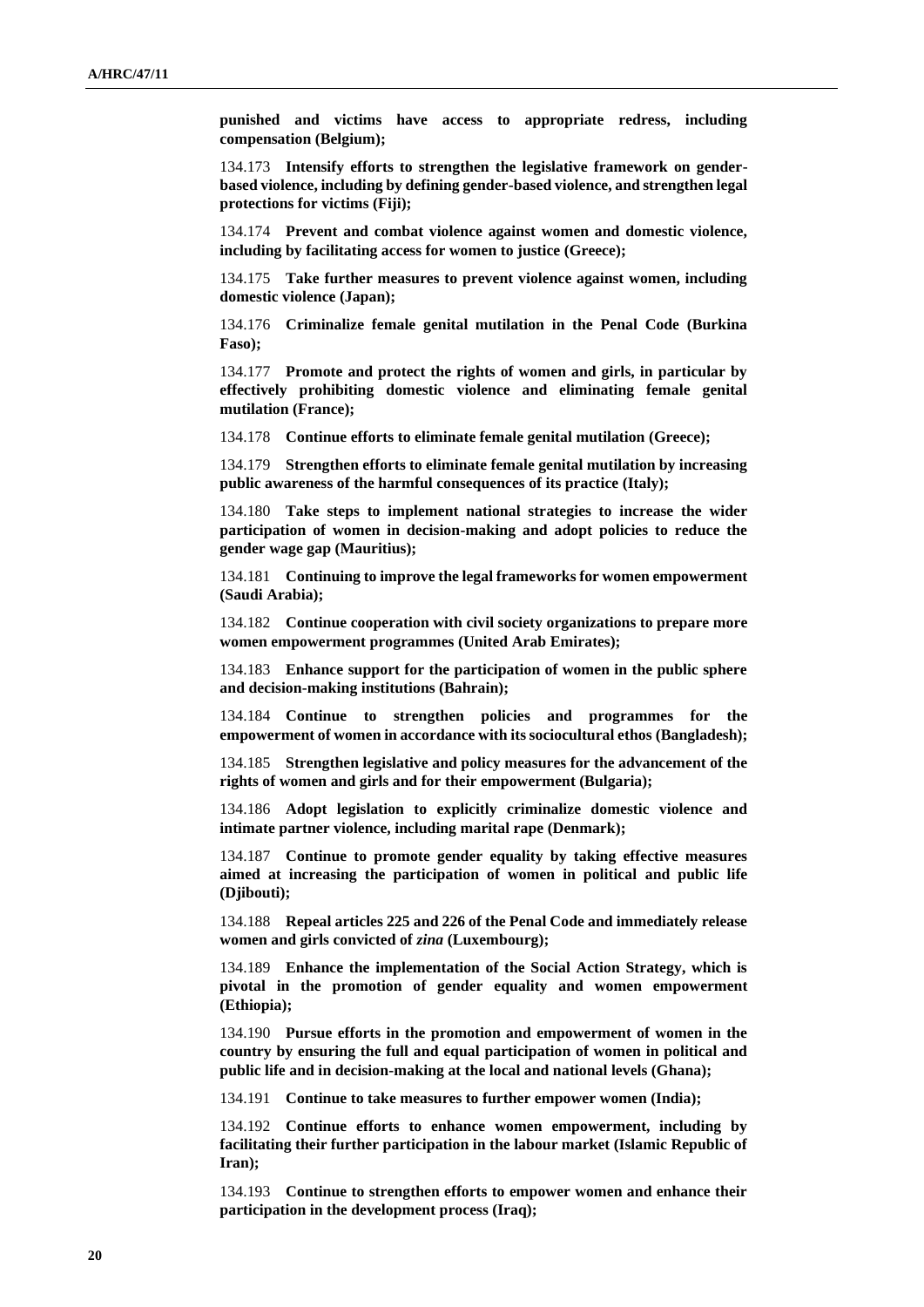134.194 **Further encourage the active social and economic roles of women (Turkey);**

134.195 **Implement further reforms that improve women's economic empowerment and workforce participation, as well as reforms that eliminate discrimination against women in matters of family law (Australia);**

134.196 **Continue taking efforts to increase women's representation in the workforce (Malaysia);**

134.197 **Follow up on the enactment of national laws and plans aimed at empowering women, particularly by integrating them into a social work strategy and enhancing women's participation in the sustainable development process (Bahrain);**

134.198 **Reduce persistent gender pay gaps, both in the public and private sectors (Senegal);**

134.199 **Support strategies that are aimed at continuing its efforts to enhance women's awareness and raise their scientific and developmental capabilities and skills (Libya);**

134.200 **Amend the Penal Code to legalize abortion in cases of rape, incest or severe fetal malformations and decriminalize it in all other situations (Luxembourg);**

134.201 **Proceed with the implementation of the Social Action Strategy and the National Strategy for Children in order to enhance the implementation of the Sustainable Development Goals (Qatar);**

134.202 **Continue efforts to improve laws related to child protection mechanisms, especially in care institutions and foster care (Saudi Arabia);**

134.203 **Implement a holistic strategy to combat child abuse in all settings, including strengthening awareness-raising and education efforts on this matter (Singapore);**

134.204 **Better implement the laws related to child protection mechanisms, especially in care institutions (United Arab Emirates);**

134.205 **Strengthen awareness-raising and education programmes and formulate a comprehensive strategy for preventing and combating child abuse in all settings (Afghanistan);**

134.206 **Further increase protection of children against any form of violence and abuse and enshrine the right to education for all children in the Basic Law (Czechia);**

134.207 **Increase efforts to combat child labour and all other forms of child exploitation (Jordan);**

134.208 **Continue efforts to protect persons with disabilities in line with the Convention on the Rights of Persons with Disabilities (Mauritania);**

134.209 **Continue its endeavours to enact the bill for persons with disabilities, in line with the Convention on the Rights of Persons with Disabilities (Myanmar);**

134.210 **Continue to strengthen its laws for persons with disabilities (Nicaragua);**

134.211 **Enhance protection for persons with disabilities in line with the Convention on the Rights of Persons with Disabilities through the enactment of appropriate national legislation (Sri Lanka);**

134.212 **Set up a comprehensive strategy for the inclusion of children with disabilities (Timor-Leste);**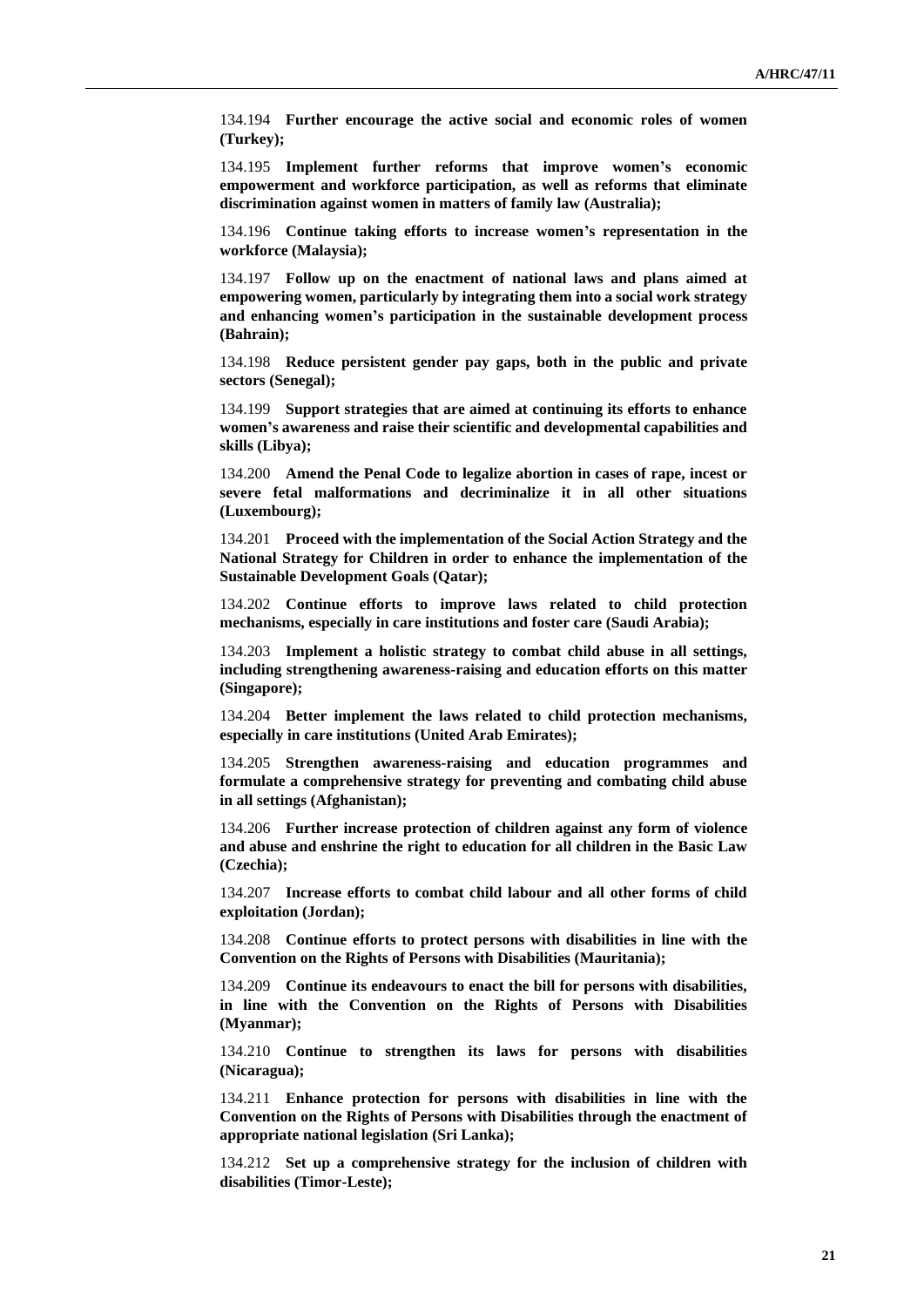134.213 **Consider the possibility of expediting the enactment of the draft law for persons with disabilities (Tunisia);**

134.214 **Consolidate national efforts to protect persons with disabilities within the framework of a national strategy (Algeria);**

134.215 **Intensify efforts to end all forms of multiple and intersectional discrimination and violence against women and girls with disabilities (Bulgaria);**

134.216 **Set up a comprehensive strategy for the inclusion of children with disabilities and their integration into all areas of social life, including education, sports and leisure activities (Bulgaria);**

134.217 **Continue efforts to consolidate and coordinate best practices in promoting the rights of children with disabilities (Libya);**

134.218 **Continue to implement policies aimed at supporting and accelerating the integration of persons with disabilities into society, as well as their active participation in the life of the community, and allocate sufficient resources to this end (Djibouti);**

134.219 **Further strengthen measures promoting the interests of persons with disabilities including through the adoption of a disability act (Ethiopia);**

134.220 **Intensify efforts to legislate on the protection of persons with disabilities in line with the Convention on the Rights of Persons with Disabilities (Iraq);**

134.221 **Continue the integration of persons with disabilities, particularly in the basic education phase and in the rest of the education and training paths (Jordan);**

134.222 **Substantially modify the sponsorship system known as** *kafalah* **to reduce the risk of migrant workers being subject to labour exploitation, including forced labour, by disassociating their status as migrants from a particular employer and allowing them to renew their own residence permits (Mexico);**

134.223 **Continue efforts for the protection of the rights of migrant workers, including women domestic workers, by ensuring access to remedies and complaint mechanisms (Nepal);**

134.224 **Make comprehensive efforts to protect the rights of workers by conducting awareness campaigns and abolishing sponsorship systems for foreign domestic workers (Kenya);**

134.225 **Sustain efforts to create a better working environment for migrant workers, including the possible abolition of the** *kafalah* **system (Philippines);**

134.226 **Take concrete steps towards the inclusion of migrant domestic workers in labour legislation (Philippines);**

134.227 **Ensure that access to justice and remedies are available to all, including vulnerable groups such as migrant workers (Philippines);**

134.228 **Strengthen cooperation with countries of origin of migrant workers to better safeguard their rights and welfare, including through formal bilateral agreements (Philippines);**

134.229 **Continue its efforts to protect the rights of migrant workers, including by ensuring the effective implementation of the abolition of the "no objection" certificate (Republic of Korea);**

134.230 **Intensify efforts to expand labour law protections, including for migrant workers (Sri Lanka);**

134.231 **Intensify efforts aimed at ensuring the rights of expatriate workers (Sudan);**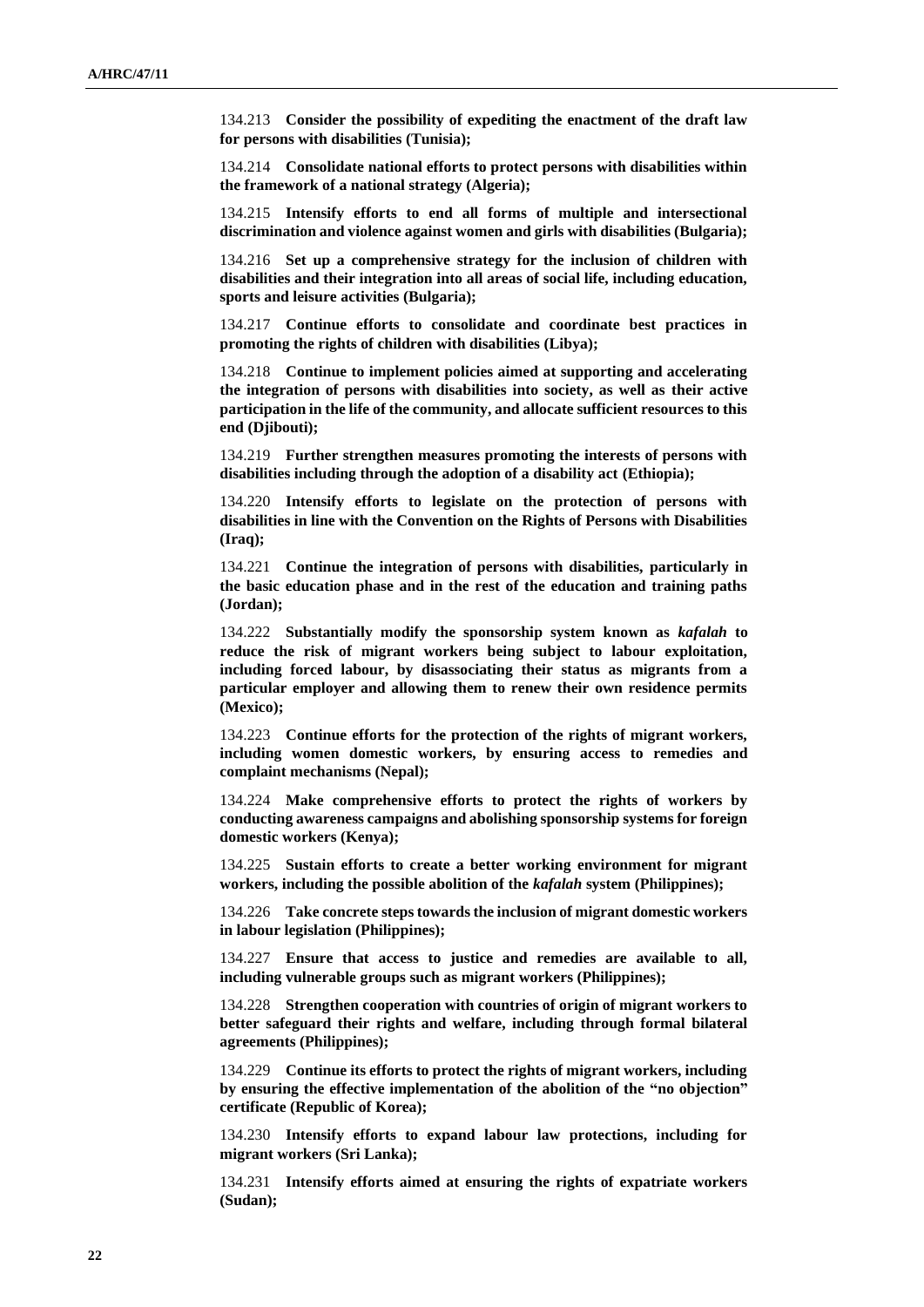134.232 **Continue to take all necessary measures to ensure the protection of the rights of workers, in particular migrant and domestic workers, by ratifying and implementing the International Labour Organization Domestic Workers Convention, 2011 (No. 189), and facilitating the right to lodge criminal complaints with the authorities (Switzerland);**

134.233 **Redouble its efforts to protect the rights of workers, especially women and migrants, ensure their access to social services and justice, and provide victims of human trafficking with adequate assistance and remedies (Thailand);**

134.234 **Continue efforts made to protect the rights of foreign workers, and to adopt appropriate measures and legislation in this regard (Tunisia);**

134.235 **Take further steps to ensure the basic rights of expatriate workers (Turkey);**

134.236 **Pursue its efforts to enhance the working conditions of expatriate labourers by issuing legislation and regulations to promote and protect the rights of expatriate workers in the labour law (Turkmenistan);**

134.237 **Increase cooperation with countries of origin of migrant workers, in order to ensure the protection of their rights (Uganda);**

134.238 **Provide labour law protection for domestic workers and strengthen anti-trafficking legislation (United Kingdom of Great Britain and Northern Ireland);**

134.239 **Enact reforms to end the** *kafalah* **employment sponsorship system (United States of America);**

134.240 **Implement further reforms to the** *kafalah* **system to protect the rights of foreign workers (Australia);**

134.241 **Continue efforts to introduce further measures to protect the rights of migrant workers, in particular women migrant workers, including strengthening measures for their social and legal protection (Bangladesh);**

134.242 **Adopt the bill on domestic workers (Burkina Faso);**

134.243 **Replace the** *kafalah* **system in order to improve conditions for migrant workers and reform existing labour laws to include domestic workers (Canada);**

134.244 **Revise the** *kafalah* **system to reduce the risk of migrant workers being subject to labour exploitation (Italy);**

134.245 **Continue efforts to enhance the working conditions of expatriate workers (Cyprus);**

134.246 **Continue efforts to promote and protect the rights of expatriate workers (Czechia);**

134.247 **Intensify efforts at the national level for the protection of the rights of workers (Georgia);**

134.248 **Continue improving the protection of labour rights, in particular regarding foreign and domestic workers, by ratifying and implementing the International Labour Organization Domestic Workers Convention, 2011 (No. 189) (Germany);**

134.249 **Continue to strengthen efforts to prevent and combat abuse of migrant domestic workers in the country by ensuring full implementation of international and domestic laws (Ghana);**

134.250 **Continue taking measures to strengthen the legal protection available to foreign workers, including the introduction of a wage protection system (India);**

134.251 **Provide comprehensive protection of human rights to foreign workers regardless of their category under national legislation and encourage**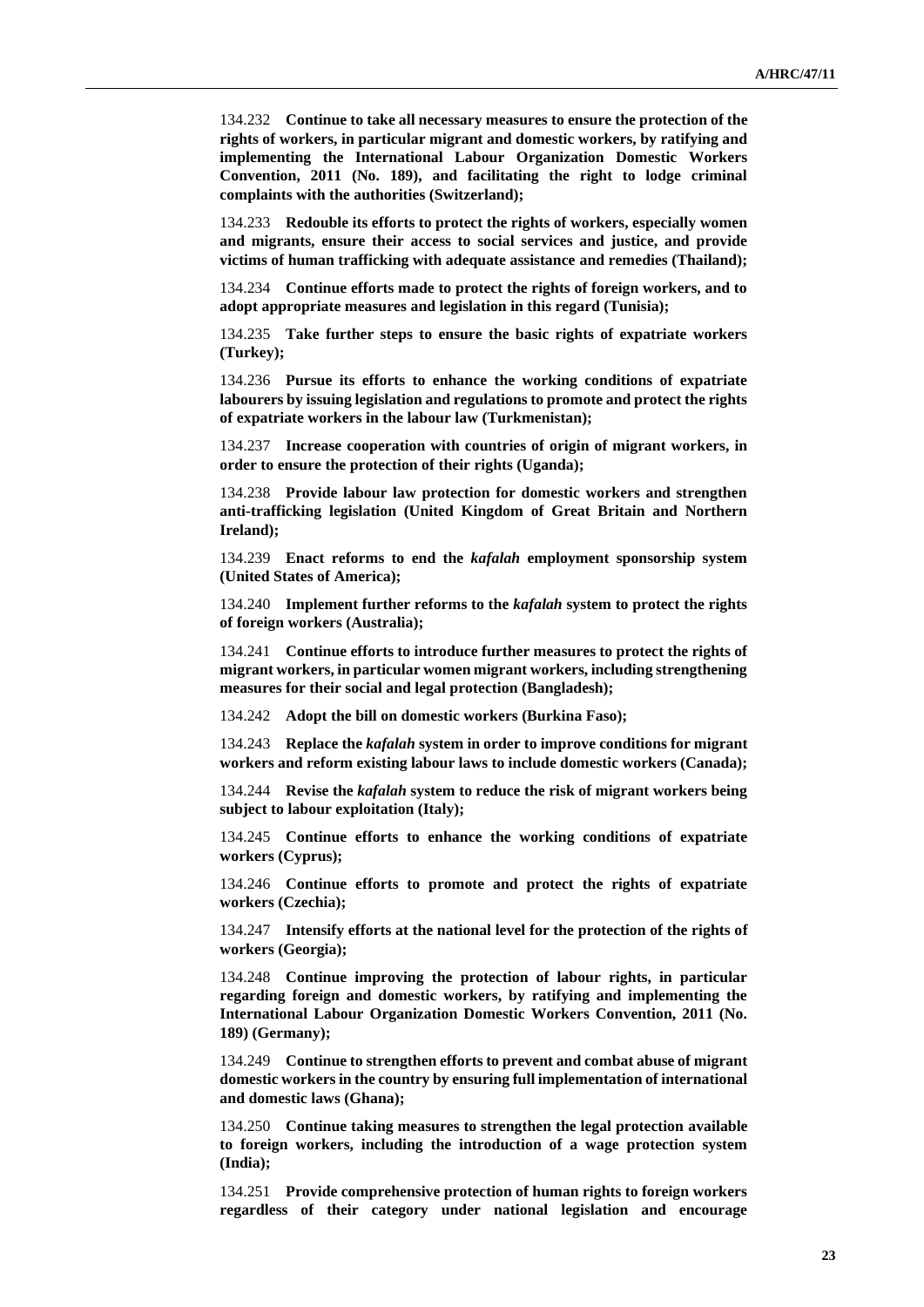**cooperation with countries of origin with a human rights-based approach (Indonesia);**

134.252 **Adopt national asylum legislation that complies with international standards (Senegal);**

134.253 **Reconsider its reservations regarding the International Covenant on Economic, Social and Cultural Rights as well as the Convention against Torture and Other Cruel, Inhuman or Degrading Treatment or Punishment (Germany);**

134.254 **Adopt national asylum legislation in line with the international standards and provide safeguards against refoulement (Afghanistan);**

134.255 **Strengthen cooperation with human rights mechanisms and international organizations in order to build its capacity in the field of human rights (Yemen);**

134.256 **Grant women the same rights as men with respect to the nationality of their sons and daughters (Mexico);**

134.257 **Support the development in the field of article 18 of the Nationality Act (Kuwait);**

134.258 **Consolidate fundamentally, through an appropriate legal regime, the evolution that the situation of women in Omani society has undergone, through a new framework for the protection of their autonomy in the field of family law and the transmission of nationality, as well as continuing to advance the equality of women in all areas of society (Spain);**

134.259 **In follow-up to recommendations from the previous cycle, review legislation that is discriminatory on the grounds of gender, particularly with regard to rights in marriage, divorce and inheritance, guaranteeing the right of mothers to transfer nationality to their children (Uruguay);**

134.260 **Promote legal reforms ensuring equal rights for women and men regarding marriage, divorce, inheritance and transmission of nationality to their children (Brazil);**

134.261 **Ensure full implementation of the Convention on the Elimination of All Forms of Discrimination against Women, including article 9 (2), granting women equal rights with men with respect to the nationality of their children, and article 16, granting women equal rights in matters relating to marriage and family relations (Canada);**

134.262 **Amend legislation so as to allow Omani women to pass on their citizenship to their children (Cyprus);**

134.263 **Review current legislation and reform as necessary all discriminatory provisions, including regarding rights in marriage, divorce and inheritance, and the right of women to confer their nationality on their children and spouses (Iceland);**

134.264 **Permit Omani women to pass their nationality to their children and spouses on an equal basis with men (Ireland).**

135. **All conclusions and/or recommendations contained in the present report reflect the position of the submitting State(s) and/or the State under review. They should not be construed as endorsed by the Working Group as a whole.**

#### **III. Voluntary pledges and commitments**

136. **Oman assumed the following voluntary commitments:**

136.1 **Cooperate and meet its obligations in the area of human rights with the United Nations agencies, mechanisms and committees in order to facilitate their activities and the implementation of their programmes;**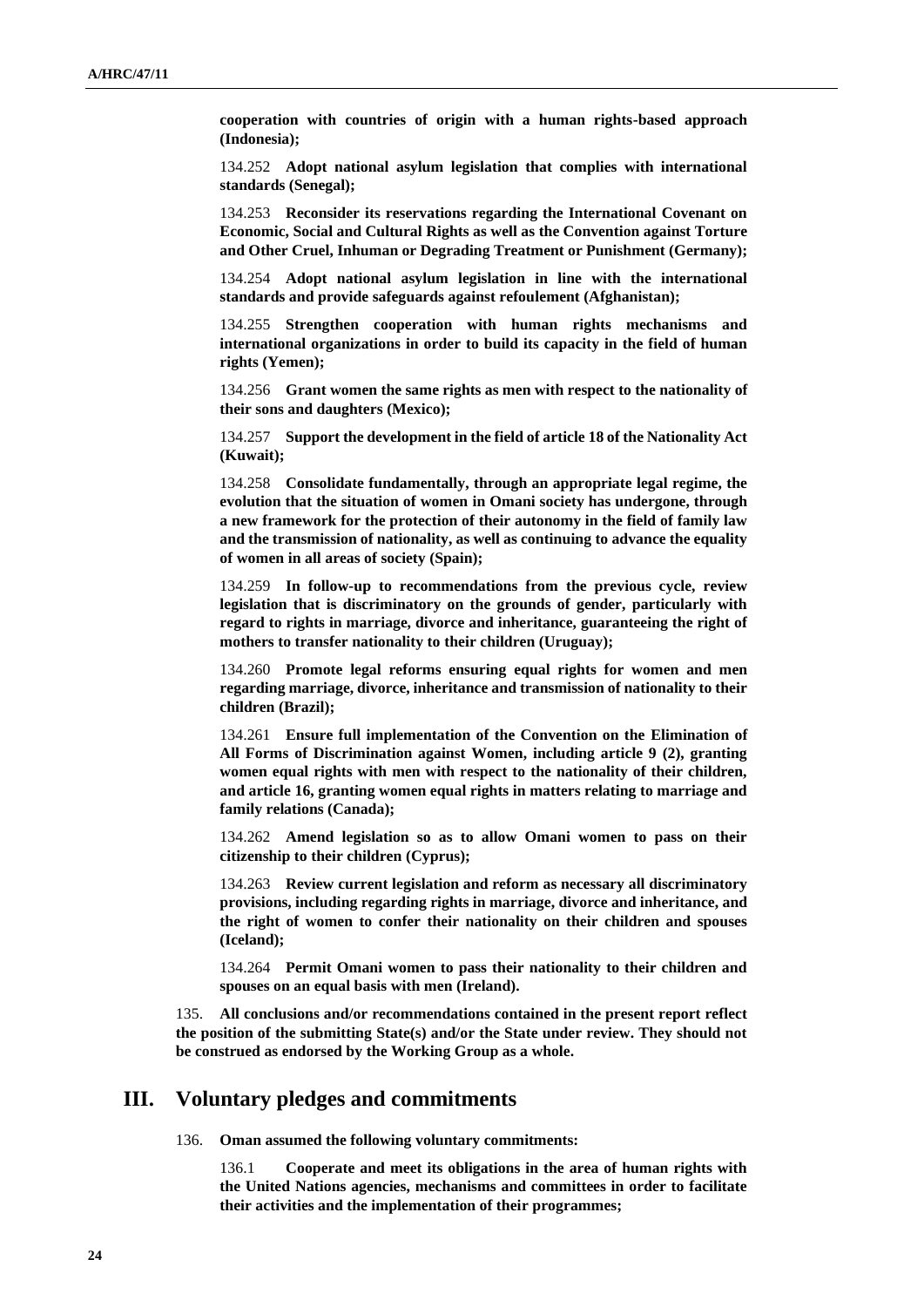136.2 **Make comprehensive efforts at the national level to protect the rights of workers by taking the necessary institutional and legislative steps;**

136.3 **Continue efforts to achieve the Sustainable Development Goals, particularly those that have a bearing on human rights;**

136.4 **Raise the level of political awareness and disseminate a culture of political participation;**

136.5 **Develop the operational mechanisms of human rights commissions and agencies in accordance with the best international standards;**

136.6 **Fulfil its obligations arising from accession to the Convention against Torture, the International Convention for the Protection of All Persons from Enforced Disappearance and the International Covenant on Economic, Social and Cultural Rights;**

136.7 **Enact the bill concerning persons with disabilities and the information bill.**